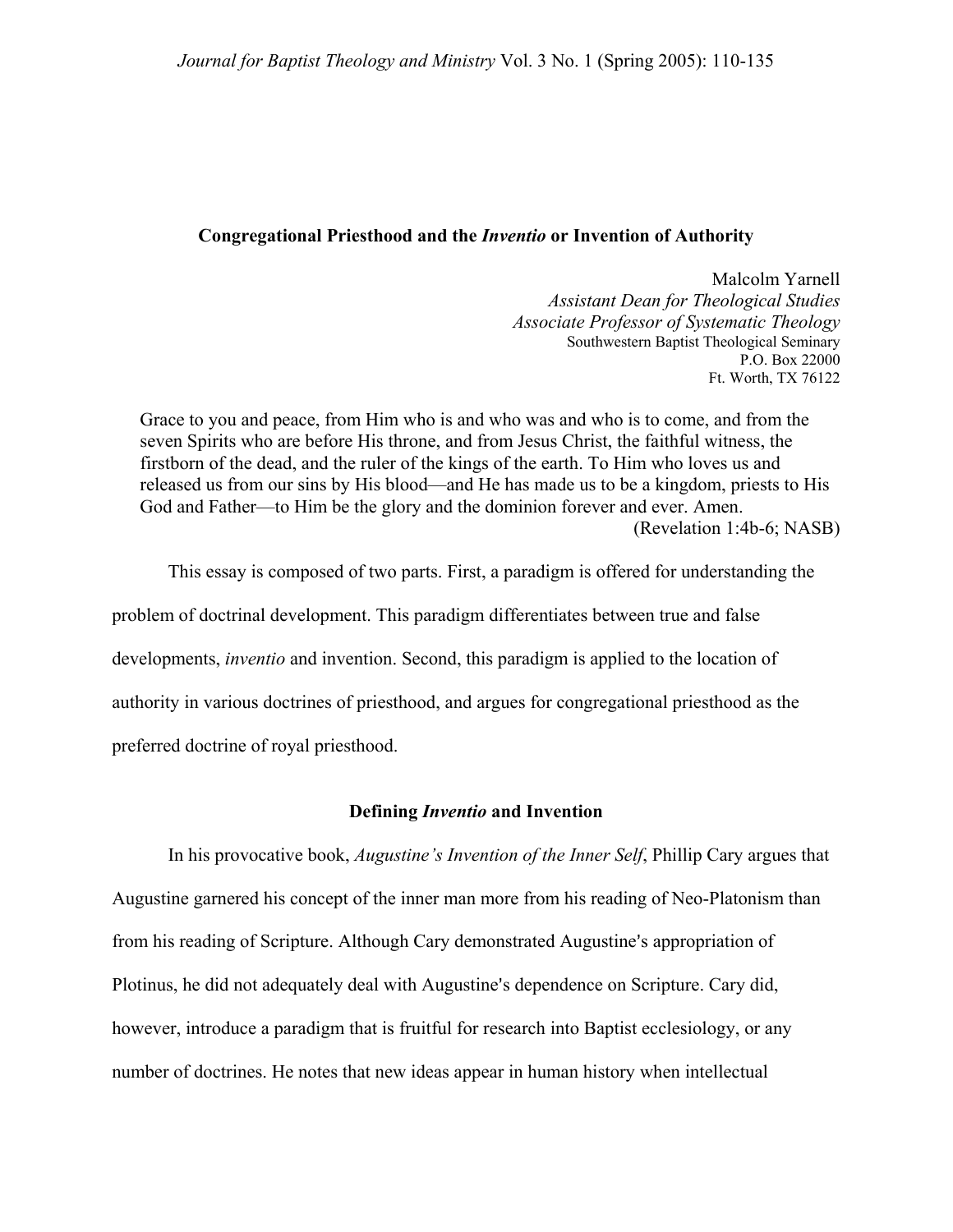traditions encounter problems in the transition between generations. In addressing what we would consider to be eternal truth in a new temporal context, Cary says a "finding" must be made. "Originally, the Latin word *inventio* meant finding the right word or thought for an occasion, hence also finding the solution to a problem." *Inventio* does not convey the sense of novelty but of discovery, a temporal discovery of a pre-existing truth. In modernity, however, the Latin *inventio* became the English "invention" and underwent a profound but important shift in meaning. "Ancient *inventio* eventually became modern 'invention'—the making up of something new rather than the finding of something already there." With this distinction between *inventio* as discovery of an established truth versus invention as making up something new, we encounter the Christian impulse to separate truth and falsehood. Many evangelicals believe truth is eternally established by God and revealed to mankind while fallen and limited humanity's efforts to structure reality are ultimately frivolous and misleading.<sup>1</sup>

Developing a workable model of *inventio* is important, especially in our context, for discerning between the various political statements which so often claim the mantle of Baptist authority. How do we know which polity is closest to the will of God? How do we know which doctrine is true when competing claims are made to the same biblical and historical heritage? The struggles inherent in the Church necessitate an investigation into *inventio*.

### The Necessity and Principles of Inventio

While evangelical Christians recognize the eternal nature of truth, we also recognize that we do not have an entirely adequate or total grasp of the eternal truth. We must grow in grace, both individually and communally. This entails the development of doctrine. Alister McGrath, in

<span id="page-1-0"></span><sup>&</sup>lt;u>1</u> <sup>1</sup>Phillip Cary, *Augustine's Invention of the Inner Self: The Legacy of a Christian Platonist* (New York: Oxford University Press, 2000), vii-viii.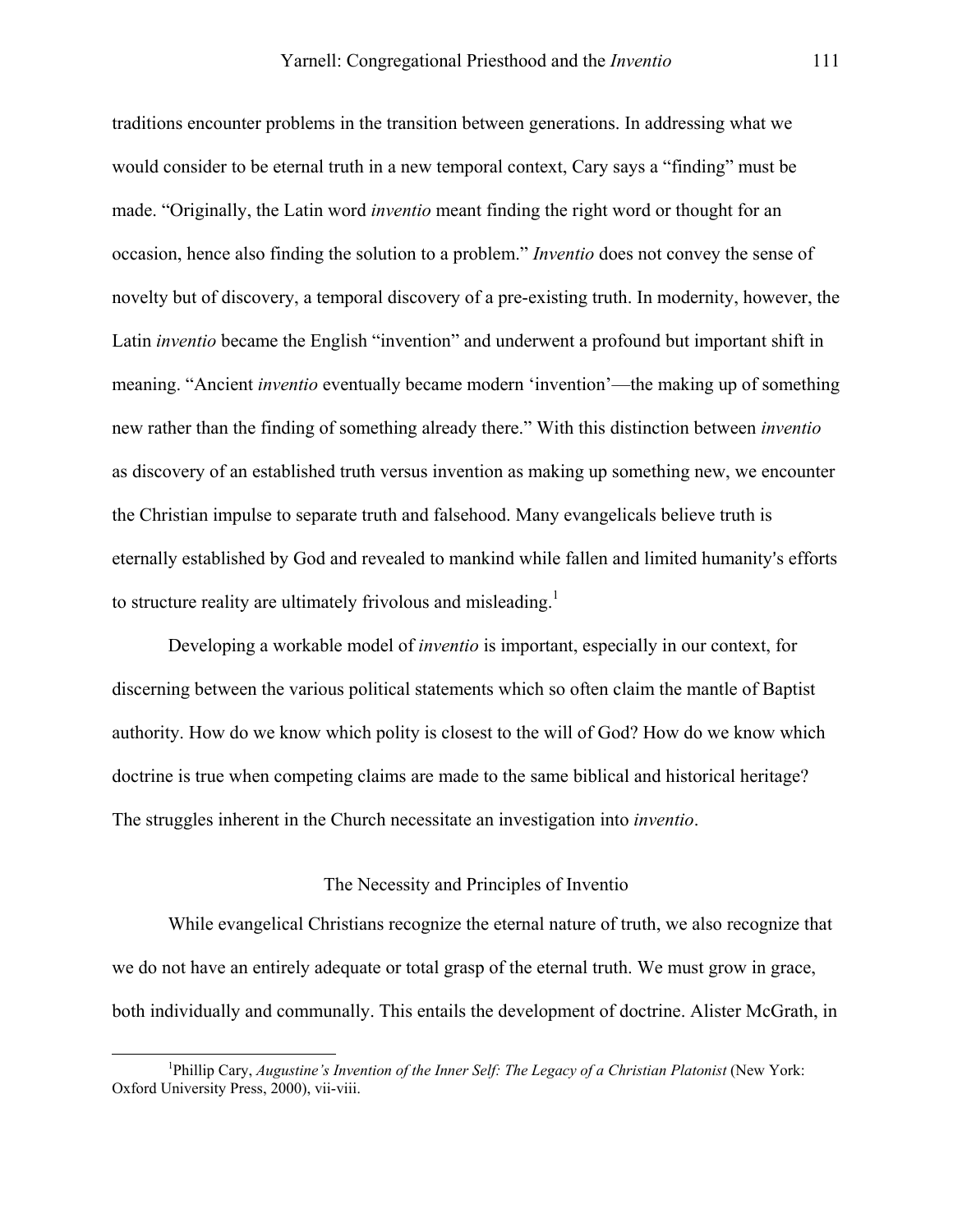*The Genesis of Doctrine*, finds three reasons for the inevitability of doctrinal development: "the transmission of conflict through the biblical source material," "the narrative nature of the scriptural material," and "the need to interact with the specific needs of a Christian theology in mind." Most Southern Baptists, rightly so, would be uncomfortable both with McGrath's assumption that there is conflicting doctrinal material in the Bible and with his easy embrace of narrative theology. We have a strong sense of the integrity of Scripture based on its inspiration by the one God, and a wariness concerning the claims of narrative theology without a concomitant affirmation of the biblical propositions which give cognitive meaning to the biblical narratives. Although we must disagree with, or at least severely qualify, two of McGrath's reasons for doctrinal development, it is with the third reason that we concur. The doing of theology by Christians necessitates doctrinal development or *inventio*. [2](#page-2-0)

Since John Henry Newman published *An Essay on the Development of Christian Doctrine* in 1845, historical theologians have readily agreed that the Trinitarian definitions of the early Church are a premier example of doctrinal development. Even those who disagree with Newman's contentious interpretation do not disagree that some type of doctrinal development is needed for the retention of orthodox thought.<sup>[3](#page-2-1)</sup> Newman was reacting to a simplistic view of doctrinal history as understood through the celebrated dictum of Vincent of Lerins. Christian truth is what has been believed *quod semper, quod ubique, quod ab omnibus*, "always, everywhere, and by all," said Vincent. As Newman explained, "The remoteness or the nearness of the times, the scantiness or the abundance of materials, the multitude of details, the depth and

<span id="page-2-0"></span> $\overline{\phantom{a}}$ Alister E. McGrath, *The Genesis of Doctrine: A Study in the Foundation of Doctrinal Criticism* (Grand Rapids: Eerdmans, 1990), 4.

<span id="page-2-1"></span><sup>3</sup> John Henry Newman, *An Essay on the Development of Christian Doctrine* (1845; reprint, Baltimore, Maryland: Penguin, 1974), 77-82; Rowan Williams, *Arius: Heresy & Tradition*, revised ed. (Grand Rapids: Eerdmans, 2001), 2-6, 248-51; Jaroslav Pelikan, *Development of Christian Doctrine: Some Historical Prolegomena* (New Haven: Yale University Press, 1969), 120-41.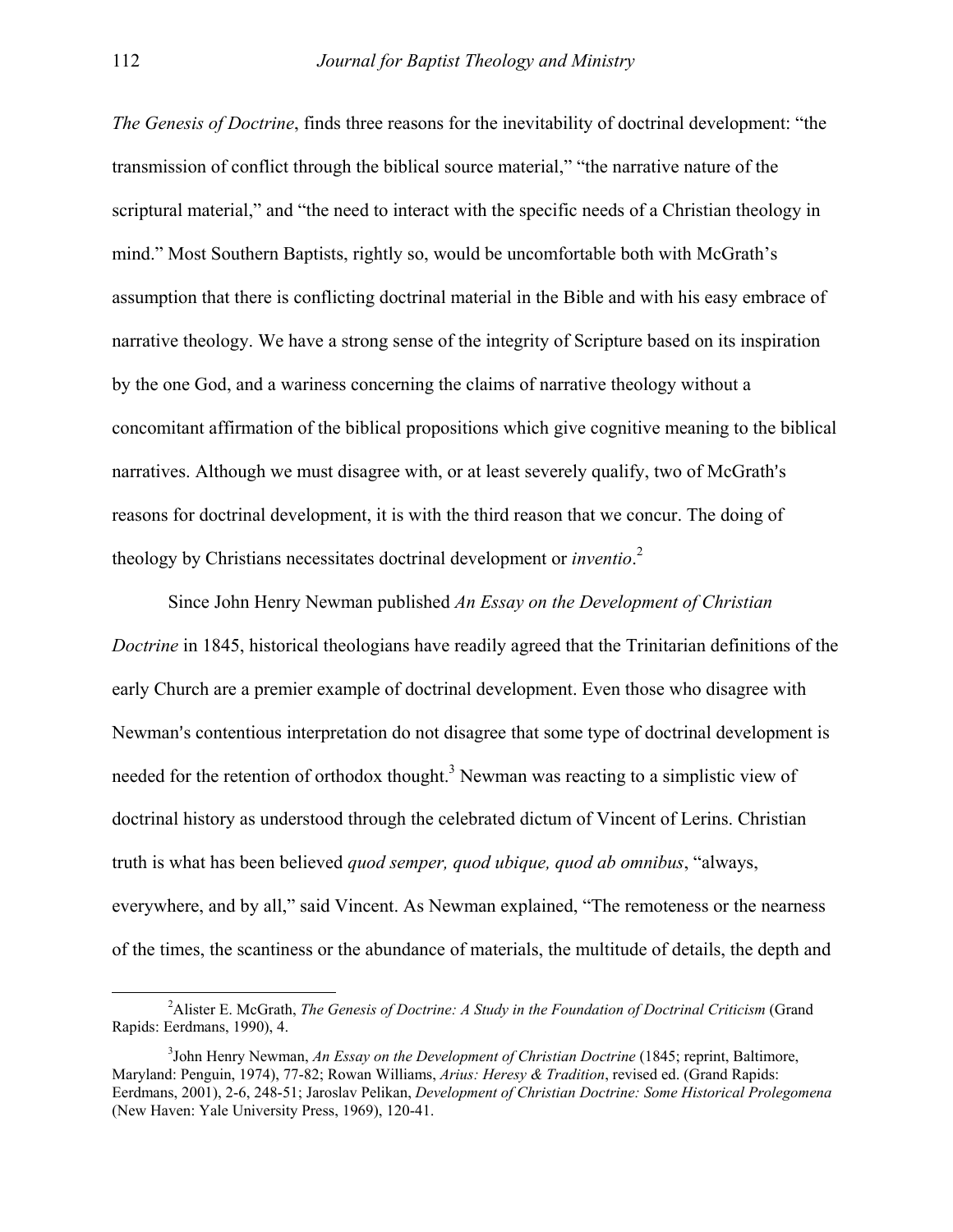intricacy of the system, the subtle intermixture of received teaching and personal opinion, and the disorder which is inevitable in any mass of historical facts" might be construed so as to find a common substance of faith across the centuries, but this does not dismiss the fact that we have had a growing understanding of the faith. Many doctrines established in the later Church were not necessarily affirmed by earlier theologians.<sup>[4](#page-3-0)</sup>

Newman wrote in an effort to defend doctrinal development in the Roman Church, and his arguments are thus skewed to that purpose. John Courtney Murray remarked that "the parting of the way between the two Christian communities [Roman Catholicism and Protestantism] takes place on the issue of development of doctrine."<sup>[5](#page-3-1)</sup> The tests Cardinal Newman advocated are therefore inadequate for Baptist use, but the historical argument he mustered in advocating a "theory of developments" is generally sound. The distinction Newman made between "true development" and "corruption" is also worthy of affirmation. Peter Toon summarized the major evangelical responses to Newman's theory of doctrinal development. English and Scottish Protestants leveled valid criticisms at Newman without, however, challenging his primary thesis. James Bowling Mozley accused Newman of naivety in that he did not allow for corruption by exaggeration, an activity characteristic of medieval Roman theology. Mozley said the difference between Protestant development and Catholic development was that for Protestants, development is mere explanation, while for Catholics, development is new growth. William Cunningham allowed for "objective" development of doctrine, in the sense of Mozley's new growth, within

<span id="page-3-0"></span> $\overline{a}$ Newman, *Essay on Development*, 69-92.

<span id="page-3-1"></span><sup>5</sup> John Courtney Murray, *The Problem of God: Yesterday and Today* (New Haven: Yale University Press, 1964), 53, as cited in Pelikan, *Development of Christian Doctrine*, 1.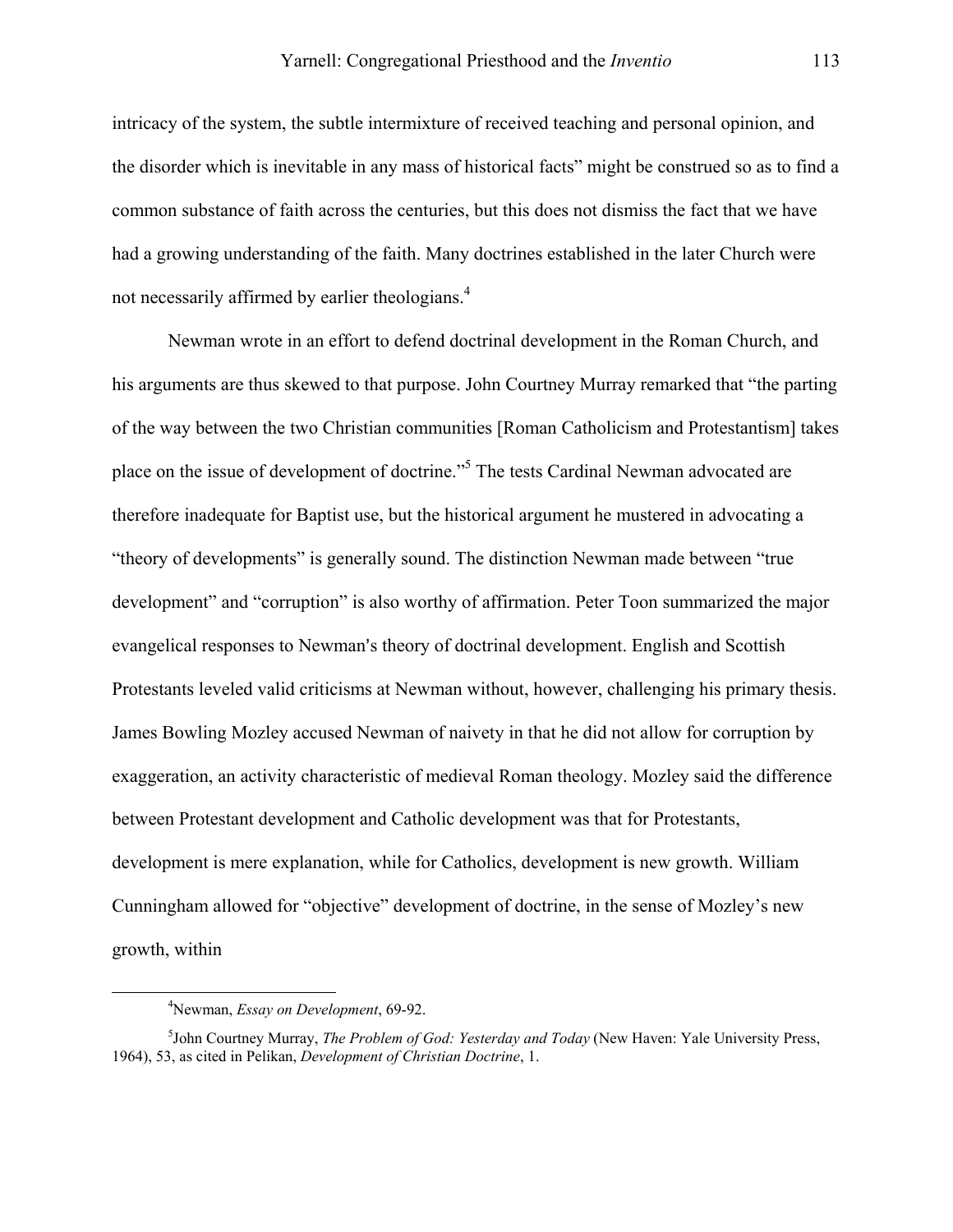the Bible, but only for "subjective" development, in the sense of Mozley's mere explanation, by the Church.

Robert Rainy, in the Gifford Lectures for 1873, found a diversity and development within the Bible, akin to what we would call progressive revelation. Rainy believed that truth may be defined as it is in God's mind, as it is recorded in the Bible, and as it is understood by Christians. Only in the last category is it possible to speak of continuing doctrinal development. Doctrine is a human response to the divine gift of revelation; it is an activity of the Church which is neither perfect nor infallible; and, no matter how sublime doctrinal creeds and confessions may be, they are lifeless when read without Scripture. Rainy also identified several factors which compel doctrinal formulation: the collision when faith meets worldly philosophies, the challenges posed by heresies, and the need to systematize the dynamic truths within Scripture.<sup>6</sup> He agreed that the Spirit guides the Church in doctrinal *inventio*, but "it is a development *up to the Scriptures*; and the Scriptures always are above it, as the perfect standard never reached" (emphasis mine).<sup>[7](#page-4-1)</sup> The doctrines contained in our confessions and creeds are thus always subject to correction. Protestants agreed with Newman that doctrinal development is necessary, but were very concerned to distinguish truth from error. The critical Protestant test was whether the Church's theological reflection stayed true to Scripture, in which case it is development or *inventio*, or whether it contradicted Scripture, in which case it is corruption or invention. Baptists need not dispute this basic Protestant position on the *inventio* of doctrine.

<span id="page-4-0"></span> <sup>6</sup> <sup>6</sup> Peter Toon, *The Development of Doctrine in the Church* (Grand Rapids: Eerdmans, 1979), 17-51.

<span id="page-4-1"></span><sup>7</sup> Robert Rainy, *The Delivery and Development of Christian Doctrine* (1874), cited in Toon, *Development of Doctrine*, 50.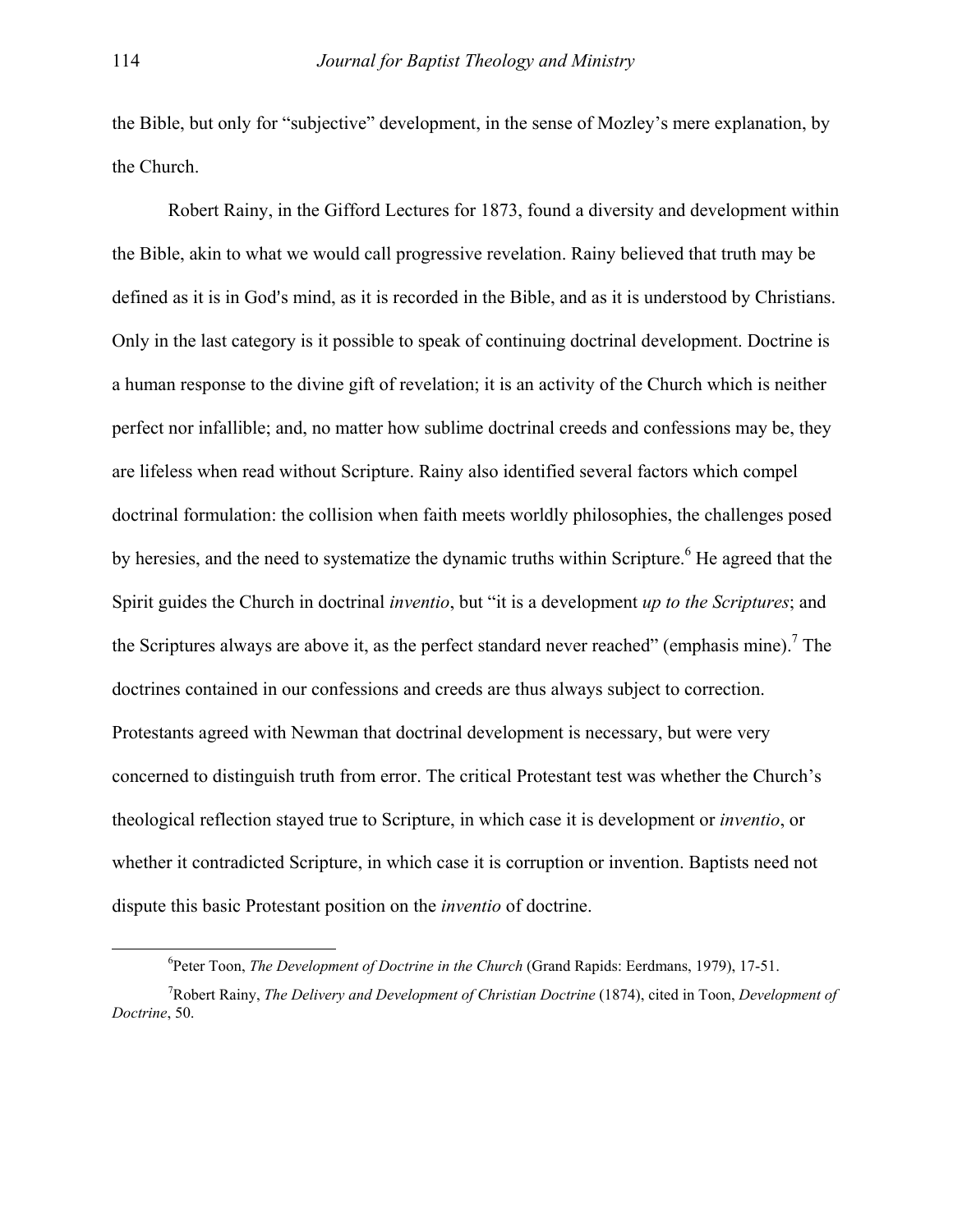Newman put forward seven tests of true development: the preservation of the idea or type; the continuity of principles; the power of assimilation; early anticipation; logical sequence; preservative additions; and chronic continuance. Constructing an evangelical alternative, Toon offered six criteria for the valid development of doctrine: positive coherence; avoidance of contradiction with previous dogmas; inclusion of the prayer, doxology, witness, and teaching aspects of biblical teaching; avoidance of the elevation of a minor tradition, such as dispensationalism; clarifying the meaning and implication of Scripture; and, the unity of revelation.<sup>8</sup> These tests are illuminating but ill-conceived if taken alone. As Karl Rahner wrote,

The *perfected* law of dogmatic development may only be laid down when the whole, unique process has reached its term. And because it is a genuinely historical process, under the impulse of the Spirit of God, who never makes himself accessible without remainder to laws which can be grasped by human minds, it is never just the working out of a formula and an all-embracing law.<sup>[9](#page-5-1)</sup>

Taking Rahner's caveat seriously, rather than employing a mere rational test for development, either Roman or evangelical, we need a holistic test for distinguishing *inventio* from invention. A Baptist definition of *inventio* might simply state that *the Spirit leads the Church in a dynamic historical process to a better understanding of both the explicit and implicit doctrines revealed in the Word of God*. This definition deserves unpacking. First, note that it is the Spirit of truth who is guiding the Church to a better understanding of the truth. Although "the Paraclete sayings" of John 14 and 16, when describing His work to "bring to your remembrance all that I said to you" and to "guide you into all the truth," refer primarily to the Apostles, it is not

<span id="page-5-0"></span> <sup>8</sup> Newman, *Essay on Development*, 116-48; Toon, *Development of Doctrine*, 116-19.

<span id="page-5-1"></span><sup>9</sup> Karl Rahner, *Theological Investigations*, vol. 1, *God, Christ, Mary and Grace*, trans. Cornelius Ernst (London: Darton, Longman & Todd, 1961), 41.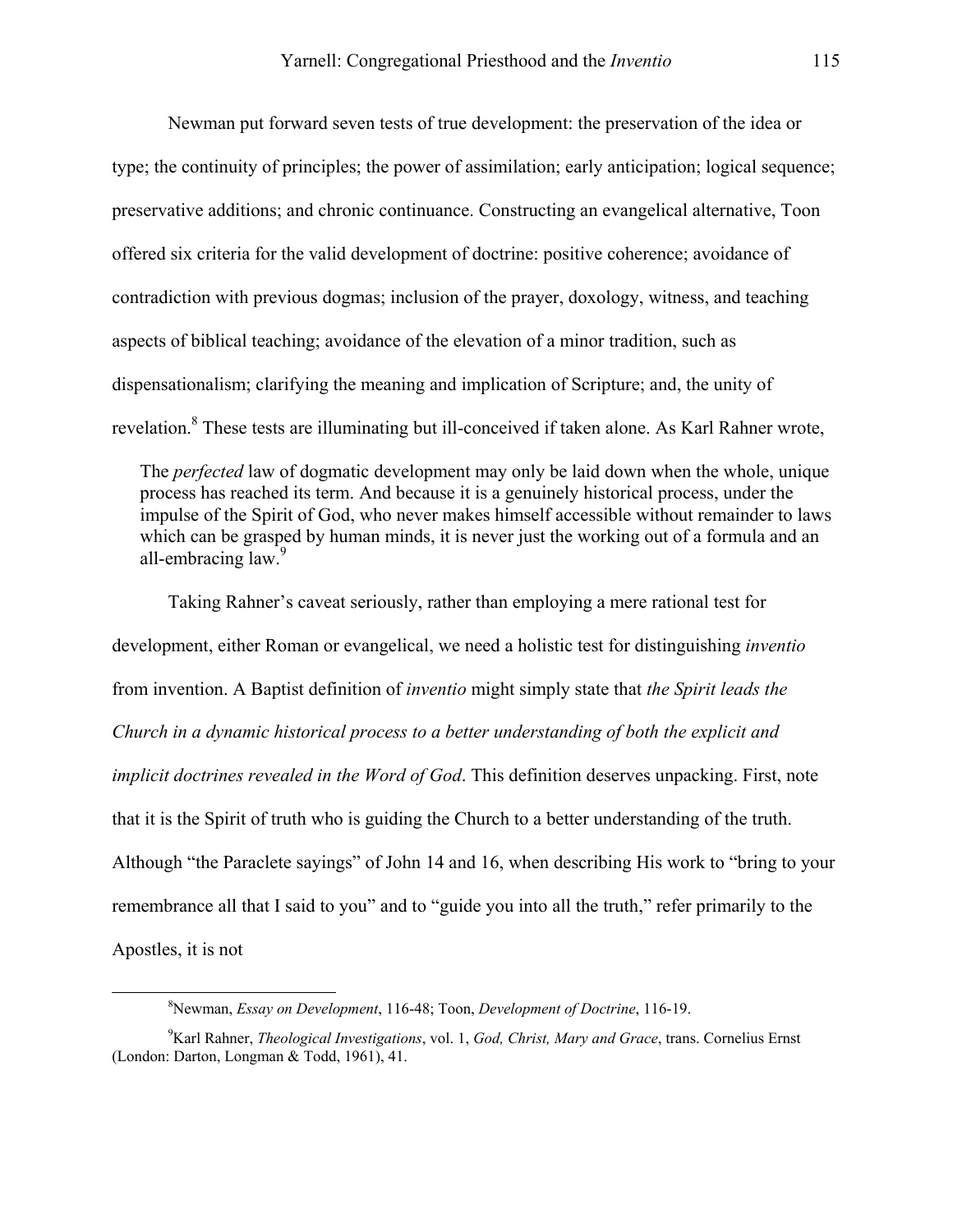inappropriate to infer a secondary application to the post-apostolic Church.<sup>10</sup> Jesus Christ did not leave us without a Comforter and Teacher, the third Person of the Trinity, the Holy Spirit, Whose task is to illumine the doctrines He inspired the Apostles to record in Scripture.<sup>11</sup> Second, note that we speak communally of the Church, for the doctrines of individual theologians, though often brilliant, genuinely creative, and instrumental in *inventio*, are not to be confused with the dogmas of the Church. The Church as a community may and often does provide a corrective to the limitations of the individual. Third, note that this is an historical process. The eternal Word of God was revealed in history and man responds to revealed truth from a dynamic historical context, a context shaped by cultural philosophies, by the challenge of heresy, and by the need to methodically explicate the Bible.

Fourth, note that the Spirit leads us to a better understanding, but perfect understanding will not be reached this side of the Second Coming. For Roman Catholics to proclaim the infallibility of the Church presumptively imposes on divine sovereignty. For Baptists to even imply the infallibility of a favored interpretation is similarly misguided. *Inventio* is a messy business and must remain provisional. The assured convictions of one period and region might be overturned by the Spirit giving the Church a clearer understanding in another time and place. For example, consider the divergent majority views of Southern Baptists in the nineteenth and twentieth centuries on slavery and civil rights. As Toon wrote, "Theology has often been

<span id="page-6-0"></span> $^{10}$ D.A. Carson treats the sayings of John 14:26 and 16:13 as devoted exclusively to the apostles, while George R. Beasley-Murray applies them to the Church "in every generation." Carson, *The Gospel According to John*, Pillar New Testament Commentary (Grand Rapids: Eerdmans, 1991), 505, 539-41; Beasley-Murray, *John*, Word Biblical Commentary (Waco, Texas: Word, 1987), 264,290; idem, *Gospel of Life: Theology in the Fourth Gospel* (Peabody, MA: Hendrickson, 1991), 78. Gerald L. Borchert believes this ministry of the Spirit was "primarily" for the disciples, had "continuing implication" for John's audience, and is meant "derivatively for us today." Borchert, *John 12-21*, The New American Commentary (Nashville: Broadman & Holman, 2002), 132-33, 168-71.

<span id="page-6-1"></span><sup>&</sup>lt;sup>11</sup>Malcolm Yarnell, "Whose Jesus? Which Revelation," Midwestern Journal of Theology, 1 (Spring 2003): 33-53.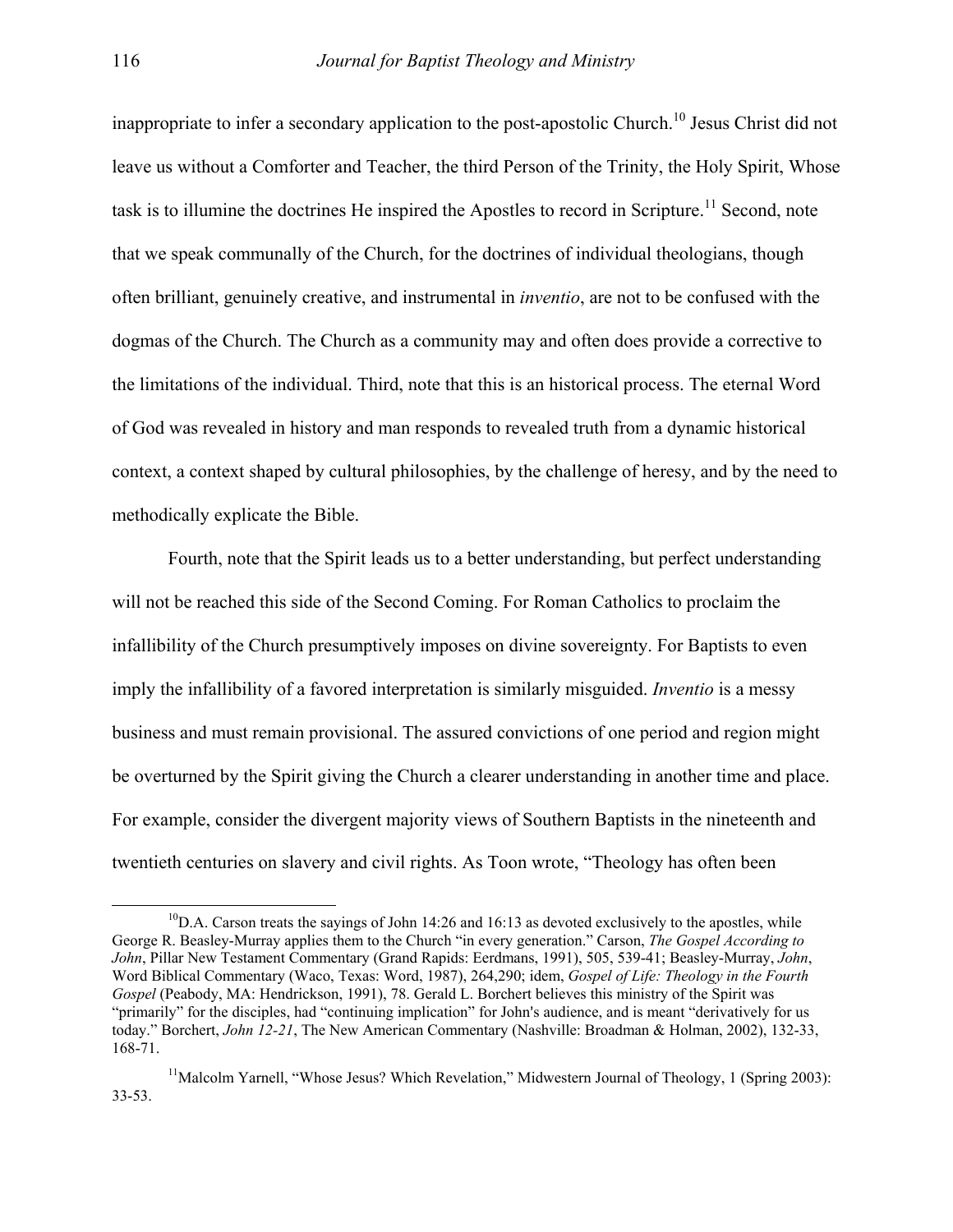diverted into a wrong path along which it traveled for centuries and therefore needs either radical restatement or major adjustments."<sup>12</sup> Fifth, note that, next to personal statements, <sup>13</sup> the Scripture itself contains explicit doctrinal propositions and it is these doctrines which we declare to be entirely trustworthy. Doctrinal propositions which are implied in the Scripture and only later clearly understood should also be embraced, but with the understanding that further light shed on God's Word by the Spirit may lead us to a yet clearer understanding. Finally, note that we must constantly return to the Scripture as both the source and the standard of any and all doctrinal propositions. Baptists must define *inventio* as mere temporal extension of the eternal truths recorded in the Scripture.

#### Baptist Affirmations of Inventio

A summary review of three important theological affirmations, from a Baptist position, may help us regain a sense of the propriety of doctrinal development or *inventio*. First, concerning the two natures of Christ and the three Persons of the one God, Baptists have often confessed the conclusions reached by the early Church. The early Church and its councils, especially Nicaea in 325, Constantinople in 381, and Chalcedon in 451, amidst intense theological and political struggle, came to doctrinal positions that were not necessarily explicitly understood by earlier Christians. Terms such as *homoousios* and *Trinitas* were adopted to express previously unnamed doctrinal truths which were endangered by the spread of heretical teachings. Baptists have agreed with Christological and Trinitarian *inventio*. For instance, *The Orthodox Creed*, a confession published by General Baptists in 1679, restated the Apostles

<span id="page-7-0"></span> <sup>12</sup>Toon, *Development of Doctrine*, 83.

<span id="page-7-1"></span><sup>13</sup>Rahner, *Theological Investigations*, vol. 1, 50-53, 63-70.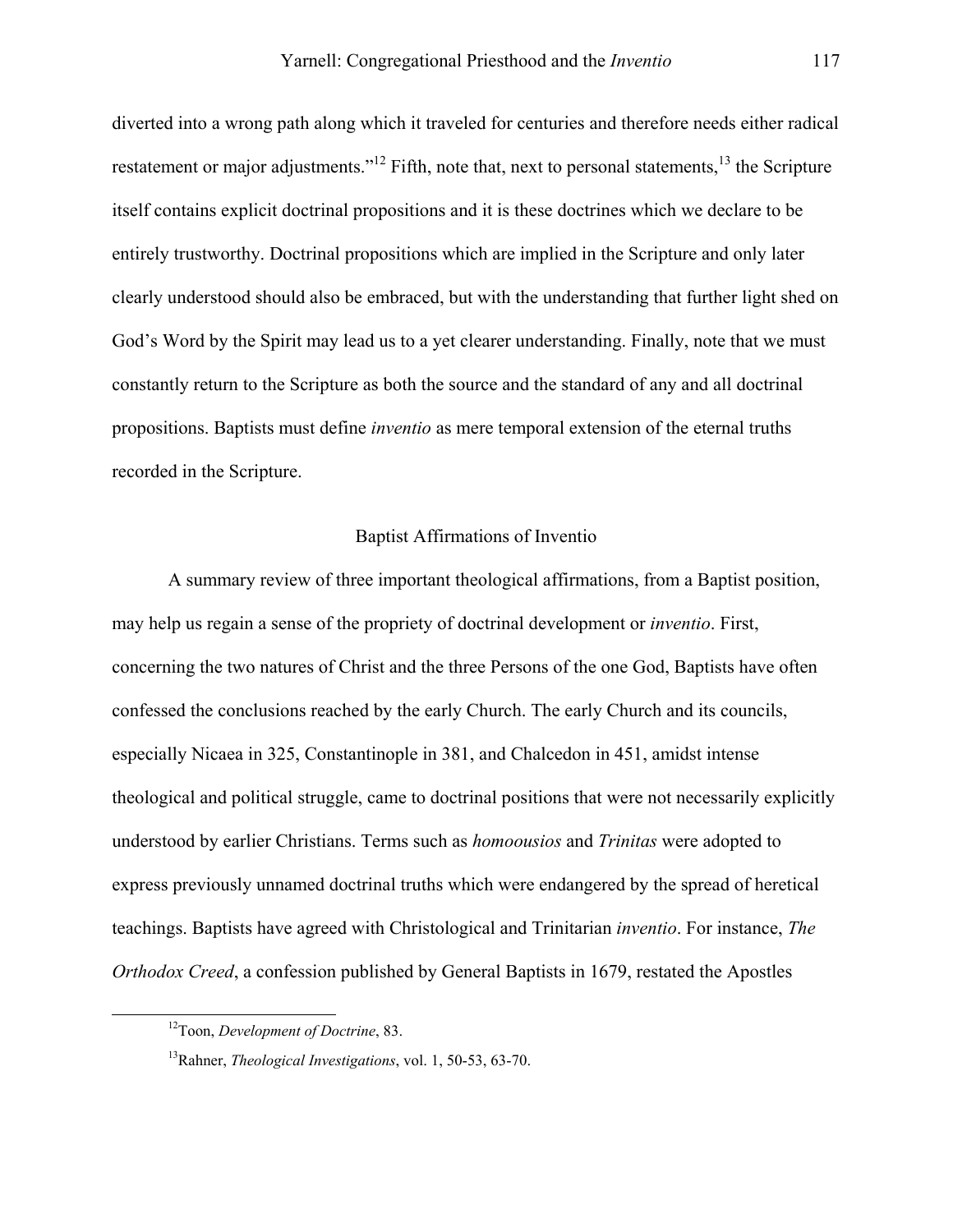Creed, the Nicene Creed (as revised by Constantinople and Rome), and the so-called Athanasian Creed, along with the admonition that these three ancient creeds "ought thoroughly to be received and believed." These creeds were considered true because "they may be proved by most undoubted authority of Scripture."<sup>14</sup>

Second, consider the Reformation rediscovery of the doctrine of justification by faith. In spite of the *Joint Declaration on the Doctrine of Justification* made between modern Lutherans and Roman Catholics, this doctrine was seen as entirely new, even reprehensible, to the medieval ear.<sup>15</sup> The difference between Luther's forensic doctrine of the alien imputation of righteousness and the Augustinian doctrine of impartation has yet to be adequately surmounted. Most Baptists have not departed from Luther's development of this central soteriological doctrine. *The Baptist Faith & Message* sounds authentically Lutheran when it proclaims, "Justification is God's gracious and full acquittal upon principles of His righteousness of all sinners who repent and believe in Christ. Justification brings the believer unto a relationship of peace and favor with God."<sup>16</sup> That which was before unstated, or at the least unclearly stated, by the Church, is now declared with clarity and force. "The Reformation was a great doctrinal development. . . . It involved a positive hold on truth doctrinally, especially on some truths, such as constituted a positive advance and progress in insight into the Scriptures, as compared with anything that had

<span id="page-8-0"></span> <sup>14</sup>*The Orthodox Creed (1679)*, art. 38, in *Baptist Confessions, Covenants, and Catechisms: John A. Broadus*, ed. Timothy and Denise George (Nashville: Broadman, 1996), 120-24.

<span id="page-8-1"></span><sup>15</sup>The Lutheran World Federation and the Roman Catholic Church, *Joint Declaration on the Doctrine of Justification* (Grand Rapids: Eerdmans, 1999).

<span id="page-8-2"></span><sup>16</sup>The Southern Baptist Convention, *The Baptist Faith & Message* (Nashville: Lifeway, 2000), art. IV, sec. B. One Baptist theologian alludes to the importance of this doctrinal development, when he says, "One need only look to the Roman Catholic system in the year 1517 to see what happens when the gospel itself, as expressed in Paul's clear and unambiguous doctrine of justification by faith, is smothered under layer after layer of tradition and error." James R. White, *The God Who Justifies* (Minneapolis: Bethany House, 2001), 15.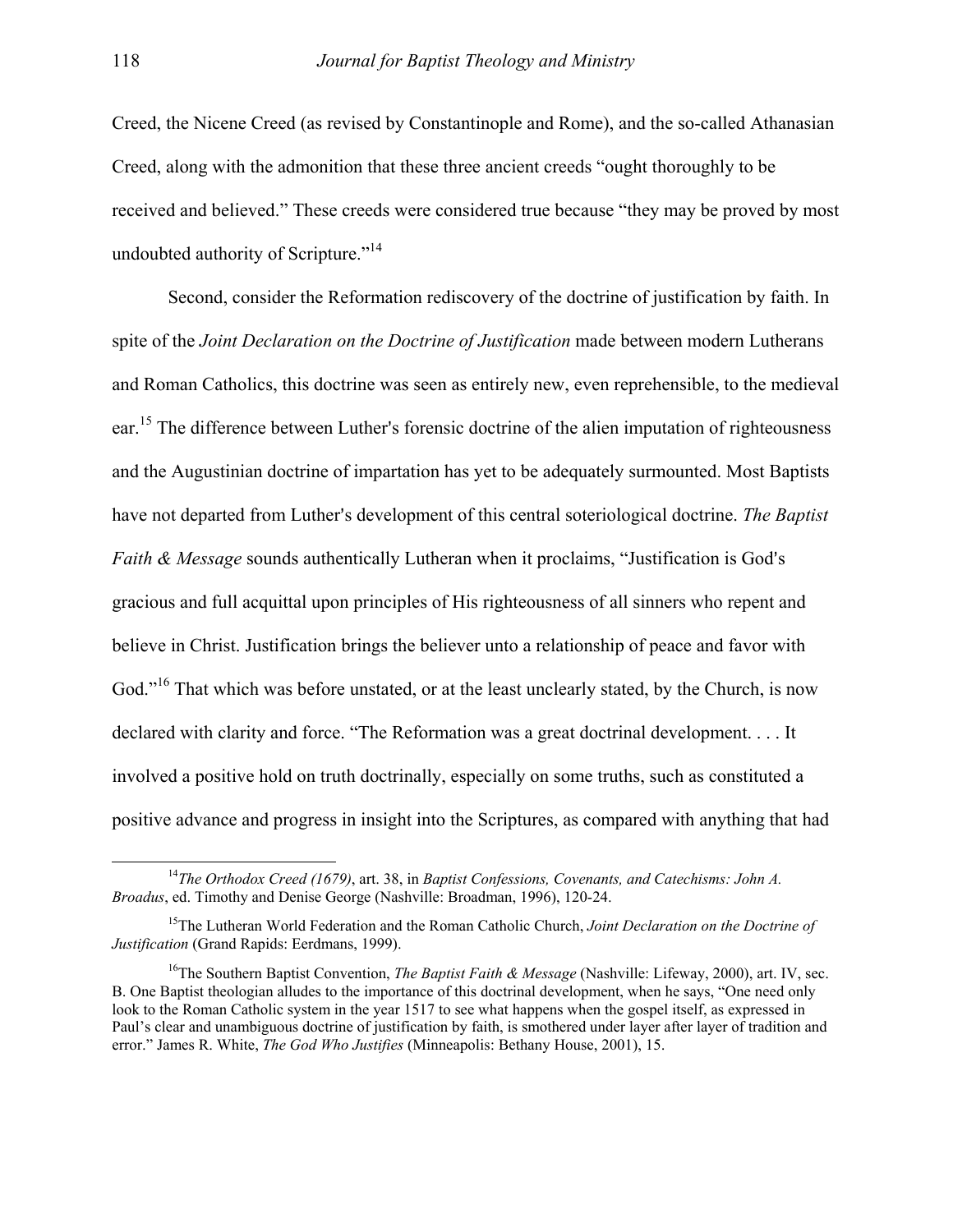been attained before in the history of the Church."<sup>17</sup> Again, Baptists embraced justification by faith as a development rather than a corruption, *inventio* rather than invention. Moreover, again, their conviction was driven by their fidelity to Scripture. The doctrine of justification by faith had always been available in Scripture but the Spirit made that truth much clearer to the Church during the sixteenth century.

Third, consider the seminal re-institution of believers' baptism in 1609 by the English Separatist congregation located in the Netherlands and shepherded by John Smyth. Whatever your theory of Baptist origins, Smyth may be considered "the first definitive nexus" and "a microcosm of the Baptist tradition as a whole."[18](#page-9-1) Smyth was a creative theologian, so creative that his contemporaries considered him scandalous. Bishop Joseph Hall criticized Smyth and another leading Separatist, John Robinson, for a "zeal of truth" which overruled their zeal for "peace.["19](#page-9-2) Although Smyth started in the Church of England, his Puritan and Separatist tendencies brought about the revocation of his preaching license by John Whitgift, the Archbishop of Canterbury, and his eventual removal as a Separatist to Amsterdam. There, Smyth rediscovered the doctrine of believers' baptism as the only constitutional form of entrance to the covenanted Separatist churches. He led his congregation to embrace the practice of believers' baptism soon afterwards. Much has been made about Smyth's baptism of himself and then the rest of the congregation, but Smyth said he did not baptize himself on his own authority but on the Church's authority. "Therefore it is Lawfull for a man to baptize himself together with others

<span id="page-9-1"></span><span id="page-9-0"></span> <sup>17</sup>Rainy, *Delivery and Development*, 222, cited in Toon, *Development of Doctrine*, 48-49.

<sup>&</sup>lt;sup>18</sup>Jason Lee, *The Theology of John Smyth: Puritan, Separatist, Baptist, Mennonite* (Macon, GA: Mercer University Press, 2003), ix, 20.

<span id="page-9-2"></span><sup>&</sup>lt;sup>19</sup>The Works of the Right Reverend Father in God, Joseph Hall, ed. Josiah Pratt (London: Whittingham, 1808), vol. 7, 171, cited in Lee, *Theology of John Smyth*, 51-52.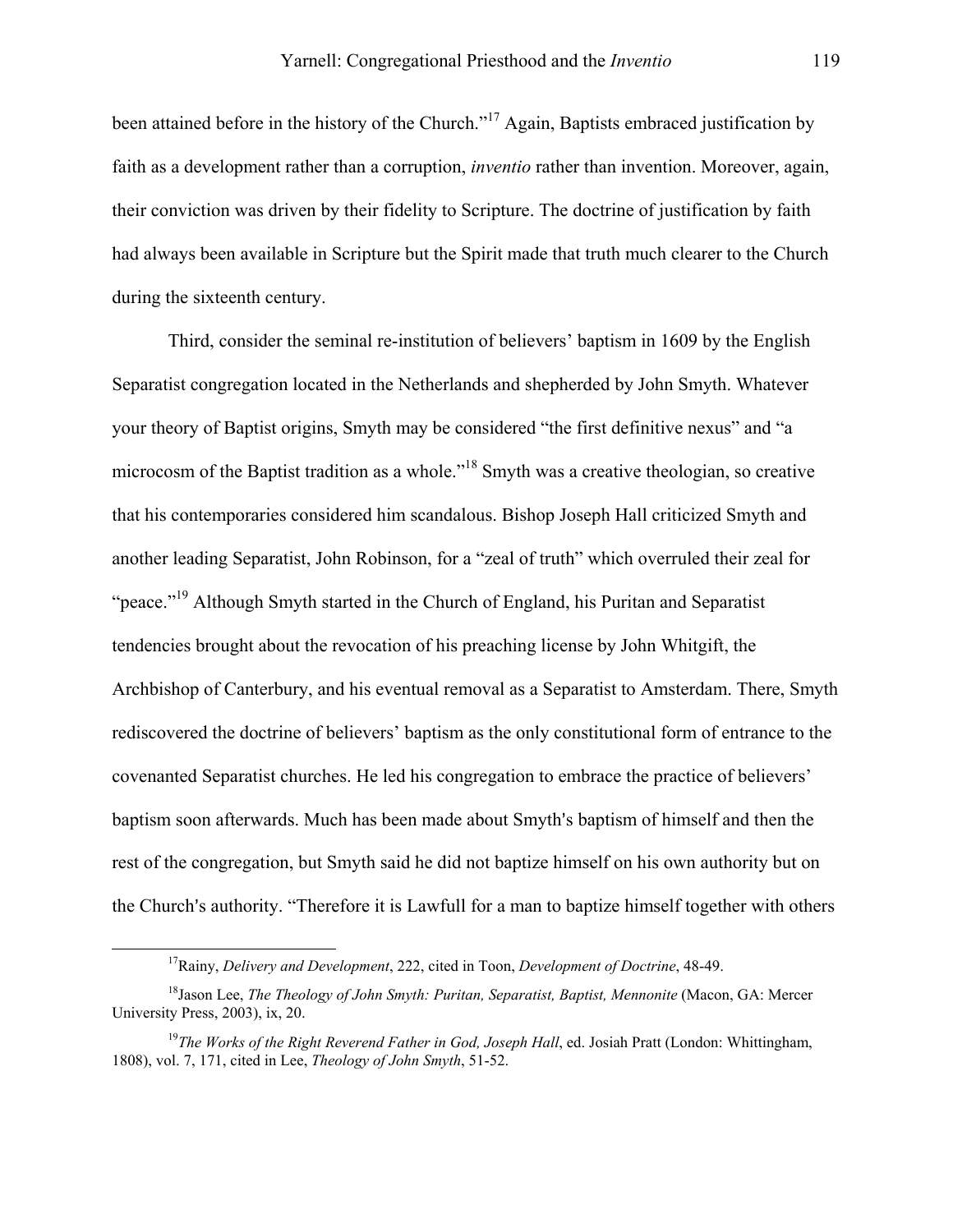in communion."<sup>20</sup> He was a Church-Baptist rather than a Se-Baptist. Smyth rediscovered the truth of believers' baptism and his church readily authorized him to re-institute the practice. Smyth established the first English Baptist church, Helwys took it back to England, and the Baptist witness has been consistently advocated ever since.

Towards the end of his life, Smyth reflected on the fact that he had "oftenn tymes beene accused of inconstancie." His response was, "[W]ell, let them thinke of mee as they please, I professe I haue changed, and shall be readie still to change, for the better." Smyth was more than ready to alter his doctrine if his conscience could be convinced that Scripture demanded a new position. He believed that all Christians were ignorant to some degree. The Spirit of God led him to become a Baptist by teaching him "the true meaninge of the scriptures." As is well-known, Smyth eventually forsook his English congregation's institution of believers' baptism in favor of the ecclesiastical succession available through the Mennonites. He concluded that an interrupted succession, such as that available through the Churches of Rome and England, could necessitate the extraordinary reclamation of the true Church by the baptsimal gathering together of two or three in the name of Christ. Unfortunately, according to Smyth, English Baptists in Amsterdam had been wrong because there was an ordinary reclamation of baptism available through the existing succession of the Mennonite Anabaptists. Baptists should be thankful for Smyth's creativity although we might fault him for having gone one step too far.<sup>21</sup> Smyth reflected a very

<span id="page-10-0"></span><sup>&</sup>lt;sup>20</sup>The Character of the Beast, in The Works of John Smyth, Fellow of Christ's College, 1594-1598, ed. William Thomas Whitley (London: Cambridge University Press, 1915), vol. 2, 660.

<span id="page-10-1"></span><sup>21</sup>*The Last Booke of Iohn Smith: Called the Retraction of His Errours, and the Confirmation of the Truth*, in *Works of John Smyth*, vol. 2, 752-57.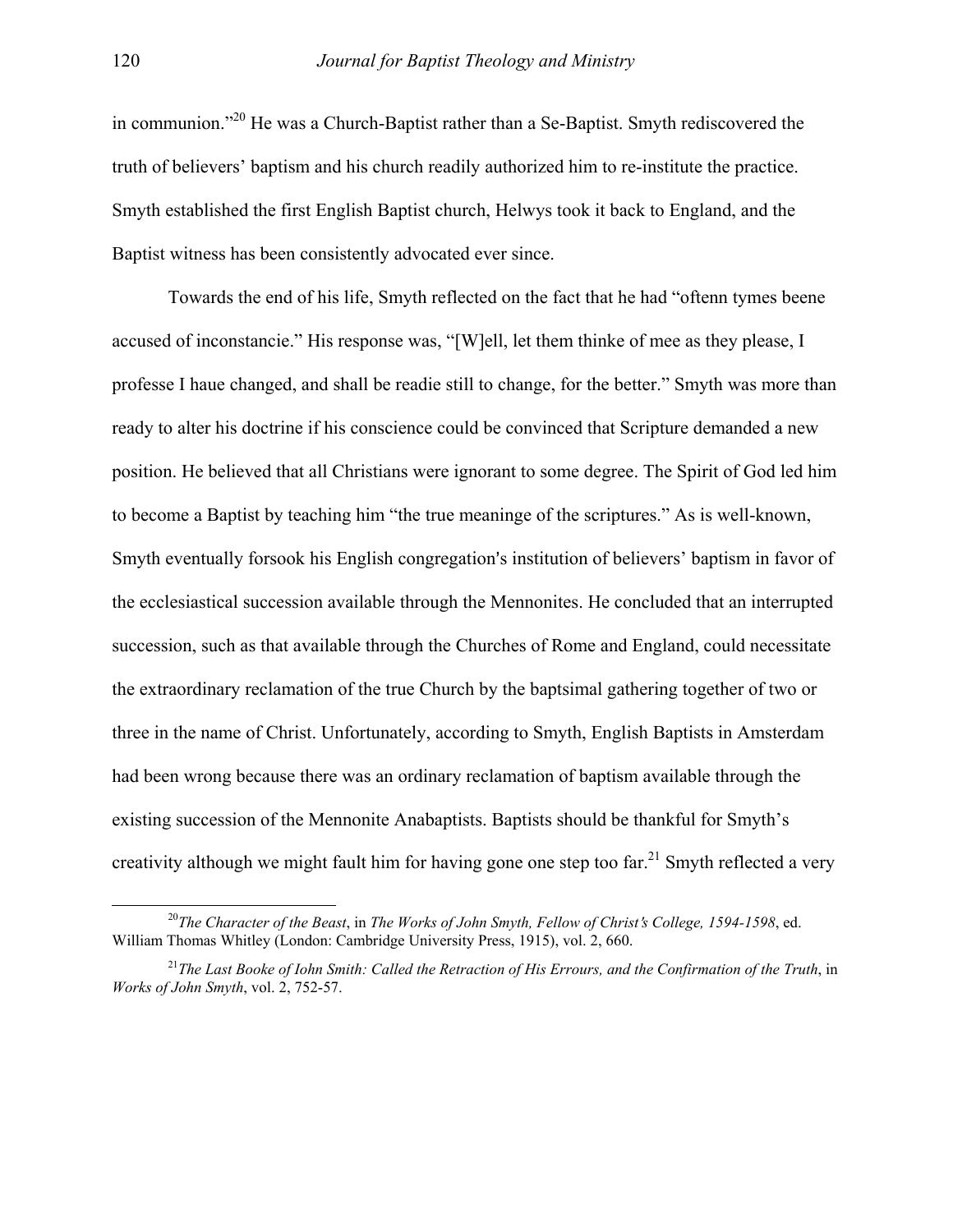Baptist position when he embraced *inventio*, even if we find his fluidity disconcerting. The important thing is to affirm truth even if one's reputation for constancy suffers thereby.<sup>[22](#page-11-0)</sup>

#### Discerning Between *Inventio* and Invention

Baptists have affirmed and even, in our third case, led in the *inventio* of theology. We might cite other instances, such as the doctrine of inerrancy, a doctrine implied by earlier Baptist theologians, but only systematically developed in the twentieth century as a response to the acidities of modern historical critical methods of Bible study.<sup>23</sup> As Charles Hodge said, "All Protestants admit that there has been, in one sense, an uninterrupted development of theology in the Church, from the apostolic age to the present time.<sup> $2^{24}$ </sup> Smyth's compatriot, John Robinson, said it best when he told the Pilgrims of the Mayflower in his farewell address that they should constantly look to the Word of God, "For the Lord hath yet more light and truth to break forth out of his holy Word."[25](#page-11-3) This expectation of "more light" was incorporated within the foundational covenant of Smyth's congregation at Gainsborough. These proto-Baptists covenanted in 1606 "to walk in all His wayes made known or *to be made known* unto them."[26](#page-11-4) Timothy George, who wrote his dissertation on Robinson, has often cited this dictum positively[.27](#page-11-5) However, those who

23L. Russ Bush and Tom J. Nettles, *Baptists and the Bible*, revised ed. (Nashville: Broadman & Holman, 1999).

<span id="page-11-3"></span><span id="page-11-2"></span>24Charles Hodge, *Systematic Theology* (1873; reprint, Peabody, MA: Hendrickson, 2001), vol. 1, 116-17.

25John Robinson, "Parting Advice," in "Memoir of Rev. John Robinson," in *The Works of John Robinson, Pastor of the Pilgrim Fathers*, ed. Robert Ashton (London: Snow, 1851), vol. 1, xliv, lxxi.

<span id="page-11-4"></span><sup>26</sup>*Works of John Smyth*, vol. 1, lxii, as cited in William H. Brackney, *The Baptists* (Westport, CN: Praeger, 1994), 24.

<span id="page-11-5"></span>27Timothy George, "The Future of Baptist Theology", in *Theologians of the Baptist Tradition*, ed. Timothy George and David Dockery (Nashville: Broadman & Holman, 2001), 10; idem, "What God Knows," *First Things*, 134 (June/July 2003), 7-9.

<span id="page-11-1"></span><span id="page-11-0"></span> <sup>22</sup>Lee, *Theology of John Smyth*, 289-91.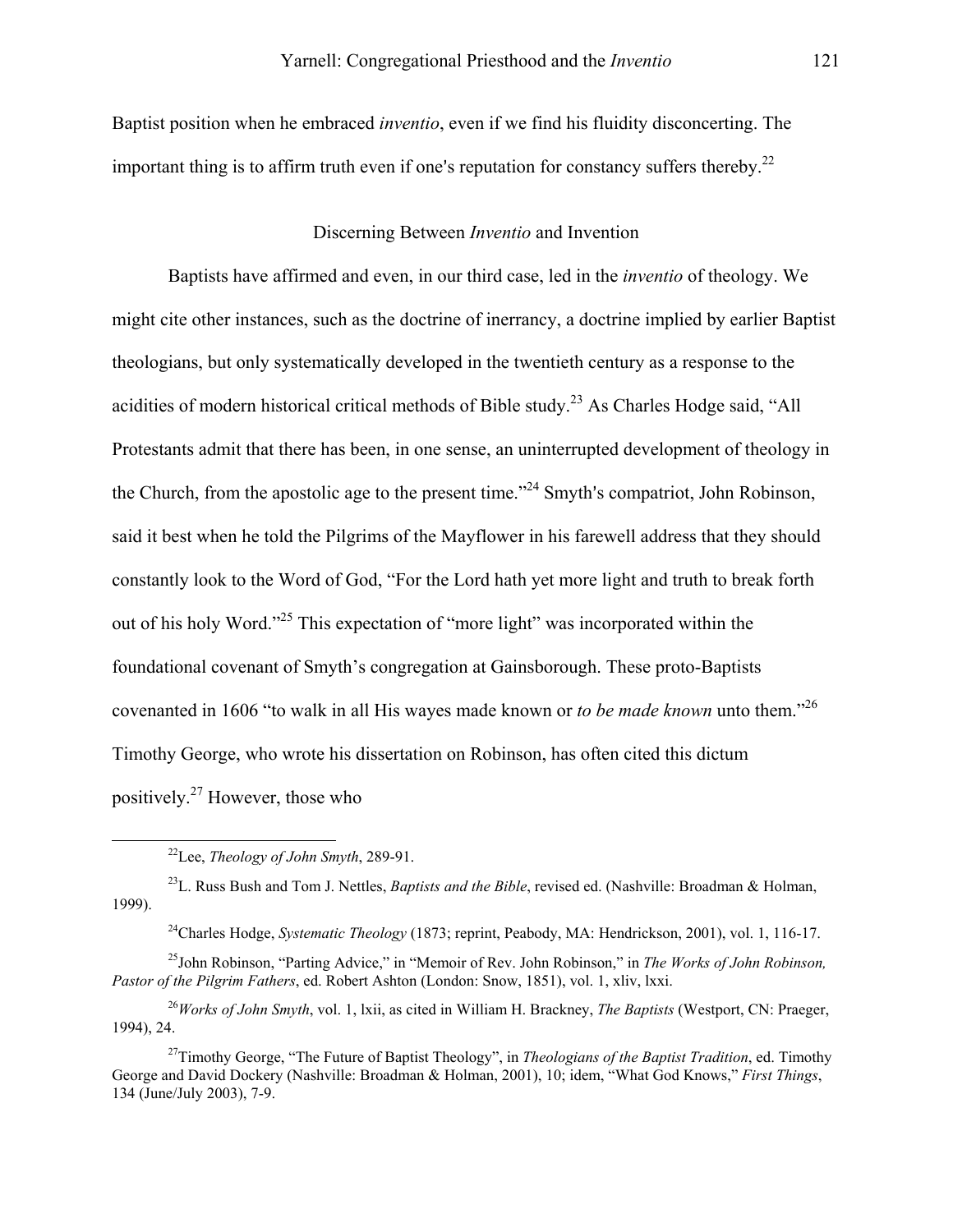have referred to the Separatist dictum of "more light" have not always had the fidelity to the Bible they possessed.

Consider the Quakers of the seventeenth century. Quakerism emphasized the "inner light" at the expense of the Word and many General Baptist Churches were devastated by such teaching. The Bible's authority was replaced with enthusiastic experience. Consider also the "More Light" Movement in the Presbyterian Church (USA). Their mission statement begins, "More Light Presbyterians believe that God continues to reveal liberating truth in scripture for living faithfully in the modern day as the Holy Spirit works in our hearts and minds. We are convinced that God has 'yet more light' to break forth on our church's understanding of committed covenantal relationships between two people brought together in God's gracious mystery of love." By two people, they mean "gay, lesbian, bisexual and transgender people of faith."[28](#page-12-0) Most Baptists would see this as invention rather than *inventio*. *Spiritus cum verbo*, "the Spirit with the Word": We are interested in how the Spirit illumines the written Word, not in how we might foist our own views on the Spirit without reference to the Word.

The problem still remains: we must discern *inventio* from invention. There have been both true developments and corruptions of doctrine in Christian and Baptist history. In the wider Church, consider the doctrines of Mary, purgatory and the sacraments which evolved over centuries without serious opposition. Only in the Reformation did these doctrines come under review. In the Baptist fold, Orchard's creation of Baptist successionism was sacrosanct to Landmarkists in the nineteenth century, as it proved quite useful in debates with other

<span id="page-12-0"></span><sup>&</sup>lt;sup>28"</sup>More Light on Same-Sex Unions," http://www.mlp.org/resources/MLonSSU.html, accessed 22 January 2004. Paul Chaney of the American Family Association has challenged the More Light Presbyterians for "the lack of hard scriptural evidence to support their claims." "Shedding More Light on the 'More Light' Movement in the Presbyterian Church (USA)," http://www.afa.net/church/pc062601.asp, accessed 22 January 2004.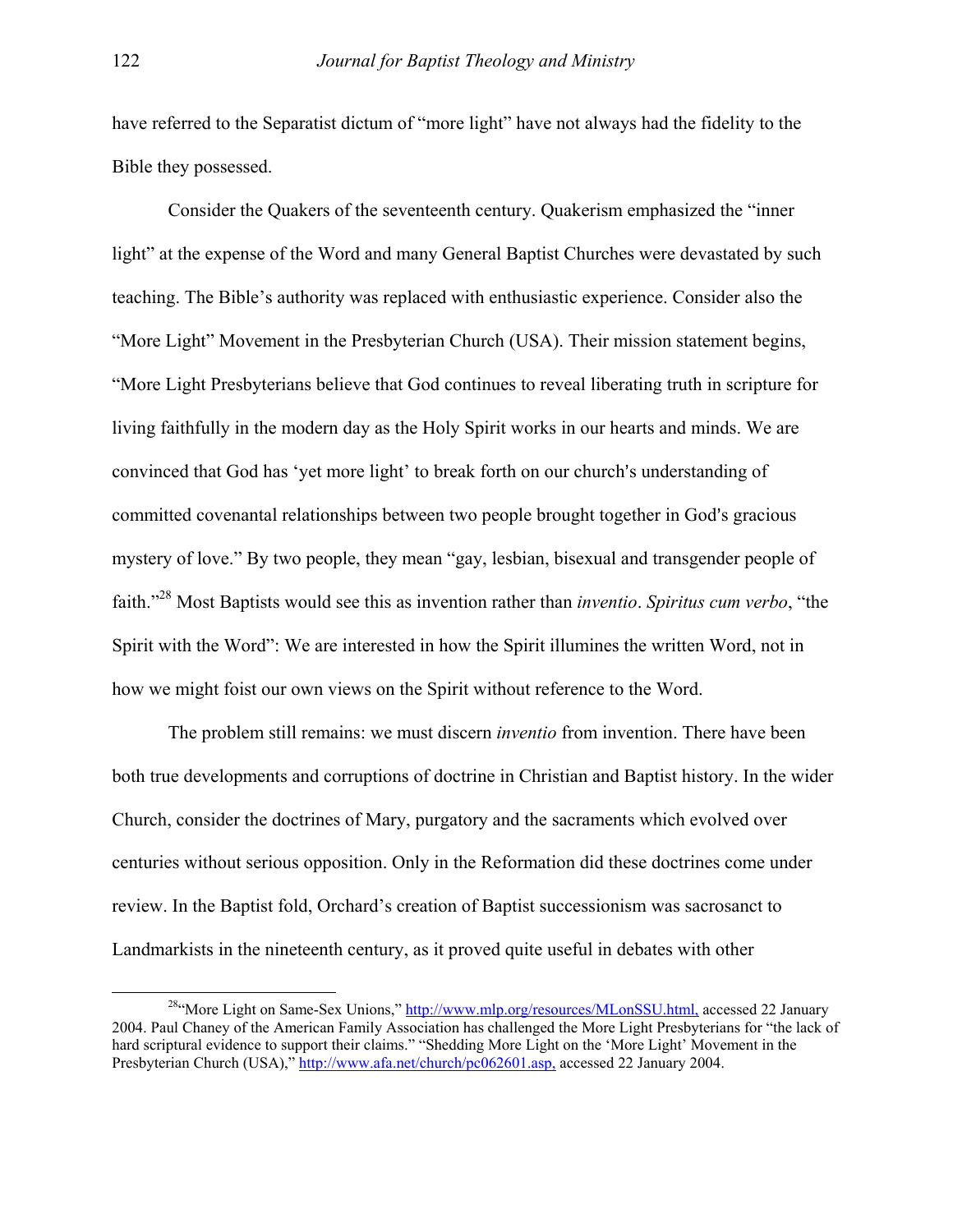denominations. It was almost universally repudiated as an invention by modern Baptist scholars in the twentieth century, but not without a seminary president paying the ultimate institutional price for challenging the old belief. More recently, following the trail reconnoitered by James Leo Garrett, Jr., and blazed by Timothy George, Baptist theologians have begun to reexamine and refute the atomistic understanding of the priesthood of believers as created by E.Y. Mullins, furthered by Herschel Hobbs, and taken to extremes by their disciples. The liberal doctrine of the "priesthood of the believer," widely affirmed during the twentieth century, is being challenged in this generation.[29](#page-13-0) *Inventio* necessarily entails the identification and repudiation of invention, but this is a laborious, extended, and potentially painful process. It is a process which brings us again and again back to a dependence on the Spirit's illumination of the Word which He inspired. It is difficult to speak of doctrinal "infallibility" in light of the Church's continuing struggles over *inventio* and invention.

### **The Problems of Priesthood and Authority**

To this point, we have defined doctrinal *inventio* or development, defended the necessity of its practice, offered a few positive examples from the Baptist perspective, and issued a warning against doctrinal invention or corruption. The paradigm of *inventio* and invention is now applied to the problems of authority and priesthood. One of the perennial crises faced in the Church concerns religious authorization. For Roman Catholics and for Baptists, this problem is especially acute in their divergent doctrines of priesthood. These doctrines of priesthood attempt

<span id="page-13-0"></span> <sup>29</sup>Timothy George, "The Priesthood of All Believers," in *The People of God: Essays on the Believers' Church*, ed. Paul Basden and David S. Dockery (Nashville: Broadman Press, 1991); Malcolm Yarnell, "Changing Baptist Concepts of Royal Priesthood: John Smyth and Edgar Young Mullins," in *The Rise of the Laity in Evangelical Protestantism*, ed. Deryck Lovegrove (London: Routledge, 2002), 236-52. Cf. John Hammett's paper in this conference.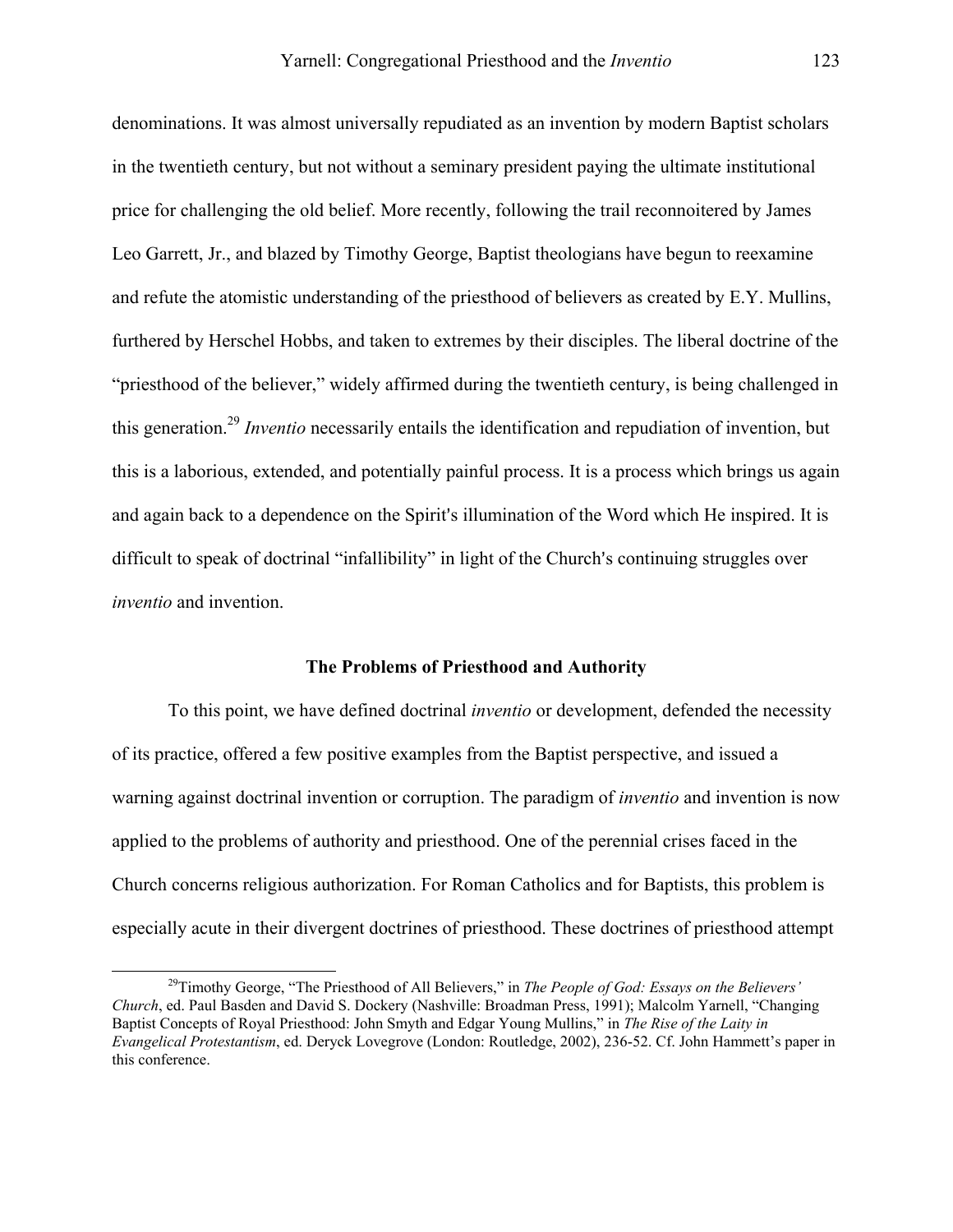to define, confine, or image the presence of Jesus in a particular human or human institution. The assumption is that if one can confine the presence of Jesus, one can access the power of Jesus. This confined power, more often than not, whatever the original intent, has been used in an inappropriate manner, in spite of the fact that true spiritual power was lost at the moment the agenda of Jesus was forgotten. "There is, it seems, an unavoidable untidiness in Christian talk about authority and authorization." It would be beneficial to the Church to become more adept at political theology.[30](#page-14-0)

Many Baptists somehow conceive of politics in the Church as a scandal, perhaps because some of us engage in it with a Machiavellian relish. In reaction, ecclesiastical politics has become identified, with a Manichean echo, as inherently evil. However, if we define polity as the way in which the *polis*, the city or community, relates to itself and comes to decisions regarding its authorization, structures and functions, politics becomes an instrument of either good or evil rather than inherently evil. Indeed, when we realize that *pasa exousia*, all power, has been given to Jesus Christ (Matthew 28.18), we must feel a sense of shame for treating the word "power" as unmentionable in the religious context. If we do not deal properly with the issue of power, authority, or freedom—the Greek word *exousia* can be translated in any of these three senses—we only allow abuses of power or excuses against righteously exercising power to continue. An abuse of power is a sin of commission; an excuse to refrain from righteously exercising power is a sin of omission. Whether by omission or commission, refusal to responsibly exercise the power granted to us by God as a stewardship is unacceptable.<sup>[31](#page-14-1)</sup>

<span id="page-14-0"></span> <sup>30</sup>Rowan Williams, "Between the Cherubim: The Empty Tomb and the Empty Throne," in *On Christian Theology*, ed. Rowan Williams (Malden, MA: Blackwell, 2000), 183-96.

<span id="page-14-1"></span> $31A$  word study on authority in the Gospel of Matthew and Paul's first letter to the Corinthians yields the following: all power originates with God, various powers are given to humanity to exercise responsibly as a stewardship, and the stewards of power will be held accountable for their exercise.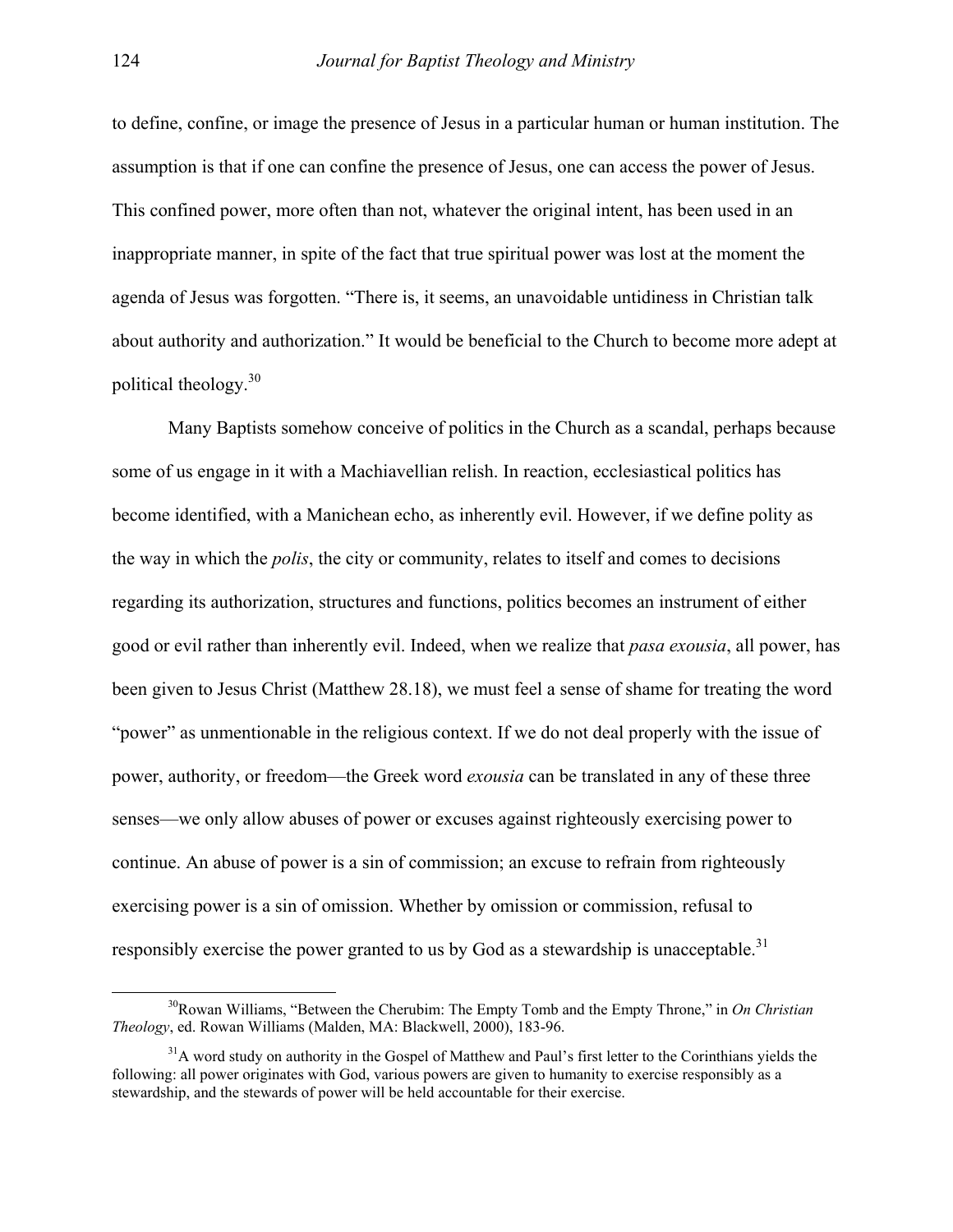## Inventions of Priesthood

There are two major examples of the invention of a doctrine of priesthood in Christian history. Both inventions of priesthood have focused authority in that respective priesthood. On the one hand, there is the Roman Catholic doctrine of a priesthood with a particularist, sacerdotal essence and a sacramental, soteriological function, which developed in the early medieval period and reached its zenith in the late Middle Ages. On the other hand, there is the Baptist doctrine of a priesthood with an individualist, anthropological essence and a functional self-sufficiency, which developed at the turn of the twentieth century. These two inventions show how religious authority may be improperly focused in a doctrine of priesthood.

In the early church, the priesthood of all believers was diminished as the special priesthood of the clergy rose to prominence. The administration of the life-giving sacraments was eventually confined to the clerical priesthood. Lay attempts at separation from the clerical priesthood were believed to invite divine disapproval.<sup>32</sup> Over the centuries, the priesthood in the Western Church was attached to the rising authority of the papacy. Popes and papal apologists claimed ever greater powers for the Roman bishop. The Roman emperor's office of *pontifex maximus* was granted to the pope; the pope claimed Italian territories on the basis of a spurious donation from Constantine; the pope, not satisfied with the title of "vicar of Peter," eventually claimed the title of "vicar of Christ," and when that was not sufficient, he claimed the title, "vicar of God." By the time of Innocent III, the pope had become the royal priest *par*  excellence.<sup>33</sup> At the local level, the priest dispensed the presence of Christ in the host which he had made through

<sup>&</sup>lt;sup>32</sup>Colin Bulley, *The Priesthood of Some Believers: Developments from the General to the Special Priesthood in the Christian Literature of the First Three Centuries* (Waynesboro, GA: Paternoster Press, 2000).

<span id="page-15-1"></span><span id="page-15-0"></span><sup>33</sup>Jane Sayers, *Innocent III: Leader of Europe 1198-1216* (New York: Longman, 1994), 54-55.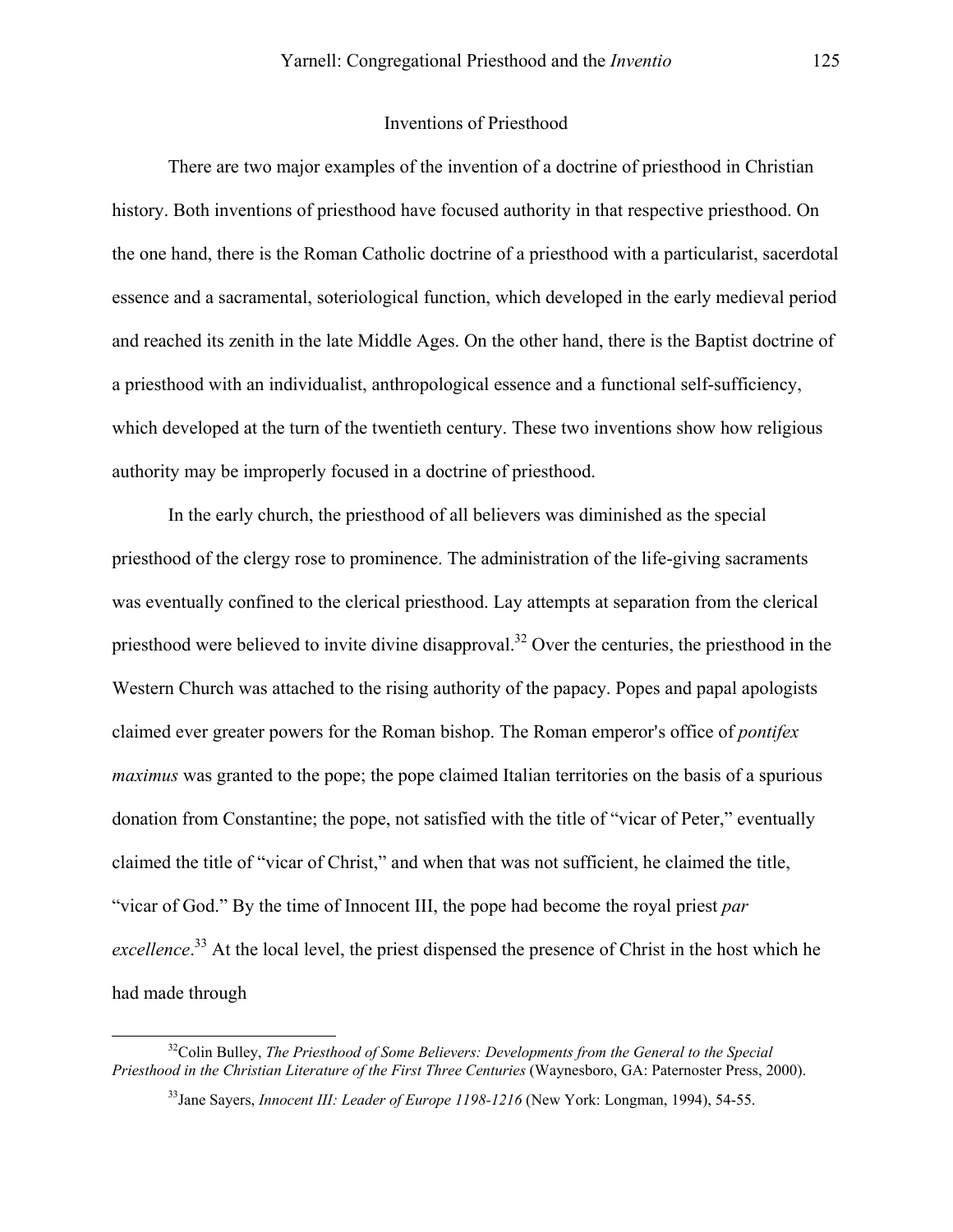the miracle of transubstantiation with his apotropaic powers. The host, which embodied the presence of Christ, brought with it soteriological power for the living and the dead, and various mundane powers for the needs of the living, from the quelling of riots to the putting out of fires. Besides having the power to confect God's body, the priest was seen as actually becoming Christ in the Mass and its sacrificial service. Of course, one could not become a priest except through ordination by a bishop, and one could not become a bishop except with papal approval. The power over spiritual life was confined to the priesthood and their life-giving sacraments, and the episcopate held the power over the priesthood, and the papacy held power over the episcopate. The ecclesiastical hierarchy had defined and confined Jesus for its own purposes.

Martin Luther was the first major theologian to proclaim that the Roman Catholic doctrine of the priesthood had diverged from the witness of Scripture. He believed that the Roman priesthood had become the powerful tool of the Antichrist to keep German Christians in ignorance and subjection. In response, he asserted that all Christians were priests and the clergy was substantially indistinct from the laity. The Lord's Supper was not a re-presenting of the sacrifice of Christ, and salvation was dependent on faith in Christ alone. Clergy were simply authorized to act on behalf of the Church and could be disciplined by it. The Reformation doctrine of the priesthood of all believers was a political catastrophe for the Roman system. With the loss of soteriological power and its attendant financial and political authority, it is no wonder people were put to death by the Romanists for questioning the received definition of priesthood. The powerful presence of Jesus in the priesthood was relocated to other parts of the Christian community by the Reformers, most often to the magistrate or the presbyterate.

In his 1994 essay on "The Priesthood of All Believers," Reggie McNeal came to the conclusion that Baptists in America had significantly diverted from the biblical and Reformation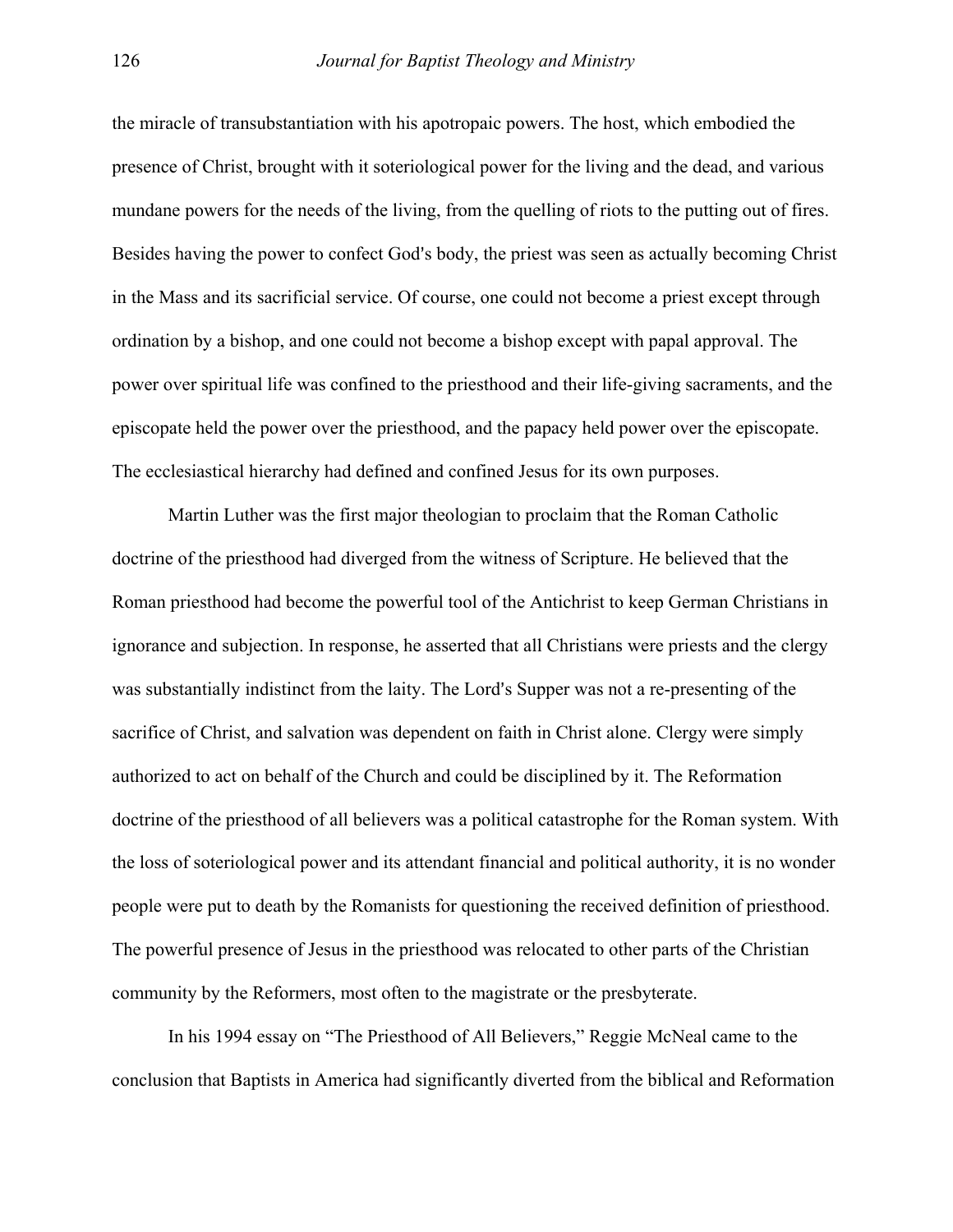witness to the doctrine of the priesthood of believers. He describes this change in terms of an alluvial shift. "Downstream from the Reformation rapids, a huge formation diverts part of our river. The formation is called *individualism*, and it significantly alters the river's course." Portions of McNeal's discussion are particularly revealing. McNeal finds the diversion into individualism to have occurred as soon as Baptists crossed the Atlantic; however, he cites only secondary sources, sources that blindly repeat an historiographical tradition that does not adequately deal with the primary materials. Among academics, this should have been declared inappropriate, but for too long, this historiography has been unwittingly repeated by successive generations of graduate students. Various historians are marshalled as witnesses by McNeal to the early individualism of early American Baptists. However, the most profound statements, made by the Cambridge-trained Winthrop S. Hudson, are relegated to a footnote and are not entirely understood by McNeal. Hudson decried the "theological erosion" in Francis Wayland's individualism, but McNeal cited Hudson to prove the continuity of Wayland's atomistic view of the Church. When it comes to Southern Baptists in the nineteenth century, McNeal is hardpressed to find the priesthood of believers defined in an individualist manner, but he employs John L. Dagg, J.P. Boyce, and E.C. Dargan in that effort anyways.<sup>[34](#page-17-0)</sup>

A number of writers have identified Edgar Young Mullins as the creator of the novel understanding of the priesthood of believers as individual self-sufficiency.<sup>35</sup> Mullins intentionally created this doctrine in order to focus religious authority, not in the Church or the clergy, but in the individual Christian. Access to the presence of God was said to inhere within

<span id="page-17-0"></span> <sup>34</sup>Reggie McNeal, "The Priesthood of All Believers," in *Has Our Theology Changed? Southern Baptist Thought Since 1845*, ed. Paul A. Basden (Nashville: Broadman & Holman, 1994), 209-14. Cf. Winthrop S. Hudson, "By Way of Perspective," in *Baptist Concepts of the Church*, ed. Winthrop S. Hudson (Philadelphia: Judson, 1959), 27. Norman Maring pointed out Hudson's preferences to me before his own death.

<span id="page-17-1"></span><sup>35</sup>R. Stanton Norman, *More Than Just a Name: Preserving Our Baptist Identity* (Nashville: Broadman & Holman, 2001), 49-63; Yarnell, "Changing Baptist Concepts of Royal Priesthood," 243-49.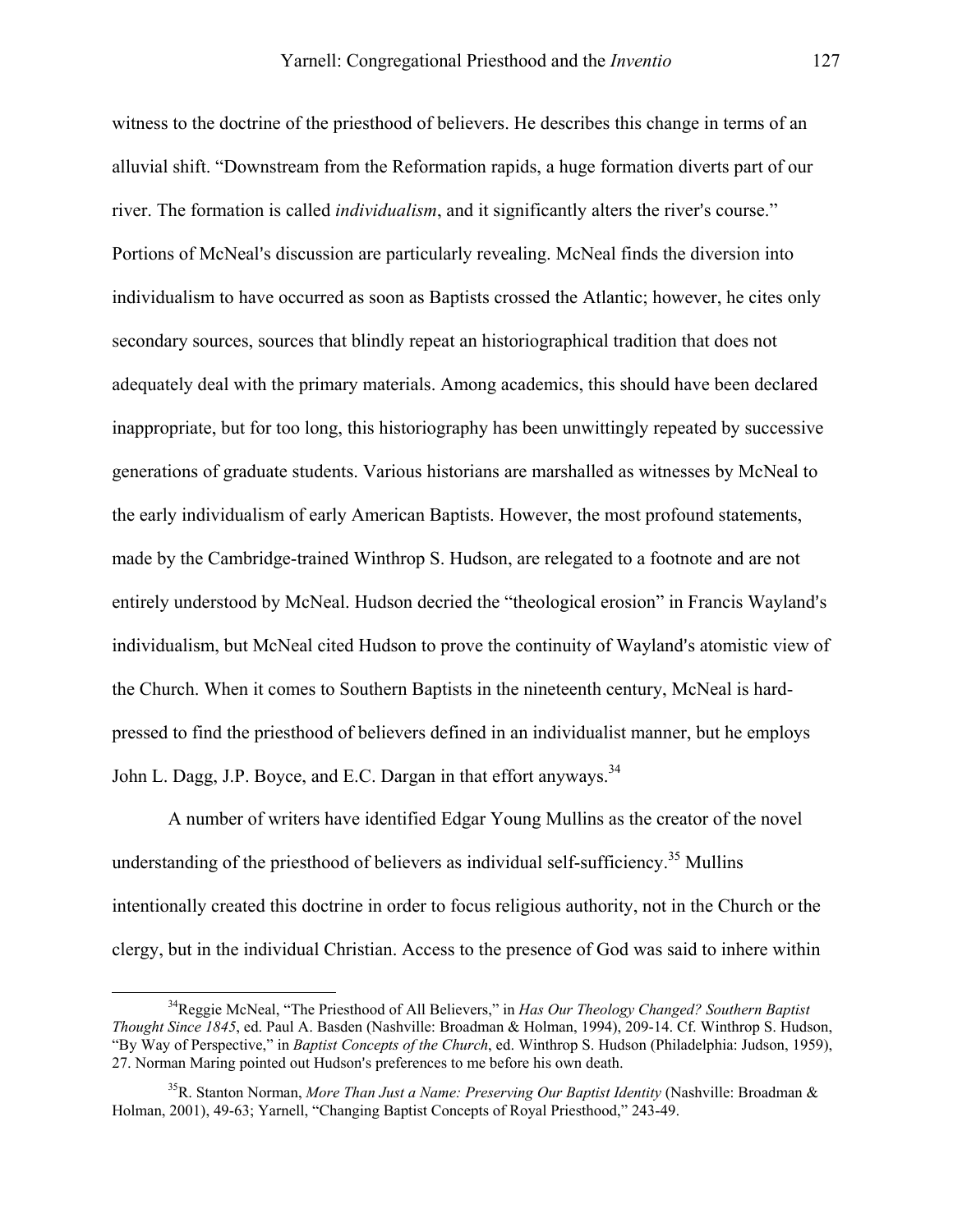every individual. Unfortunately, this relocation of power to the inner man was often done without reference to the Church or to Jesus Christ. McNeal gently points us back toward a corporate understanding of the priesthood of believers. What McNeal will not do, although he identifies a shift in Southern Baptist theology, is describe the newer understanding as an invention or corruption of doctrine. However, when we compare the biblical doctrine of royal priesthood with its corporate, Christological essence and function of spiritual sacrifice, to Mullins's doctrine of the priesthood of the believer, with its individualist, anthropological essence and functional self-sufficiency, we cannot but come to the conclusion that Mullins has given Baptists an invention.

In the Middle Ages, Christ and the community receded into the background with the prominence of a few individuals, the hierarchical priesthood. In the early twentieth century, Christ and the community receded into the background with the prominence of every individual, the atomistic priesthood. Is there a Christian doctrine of priesthood which does justice to the textual witness of Exodus, Isaiah, 1 Peter, and Revelation? Is there a Christian doctrine of priesthood, especially a Baptist one, which gives due recognition to the prominence of Jesus Christ and holds the communal and the personal in balance?

### A Baptist *Inventio* of Priesthood

<span id="page-18-0"></span>We have elsewhere shown that, drawing from the English Separatist tradition, John Smyth developed a doctrine of royal priesthood that was formative for the early General Baptist understanding of the Church.<sup>36</sup> The General Baptist doctrine of royal priesthood has a parallel in the Particular Baptist tradition. What separated Baptists from other English Protestants was not their general theology but their ecclesiology. What separated General Baptists from Particular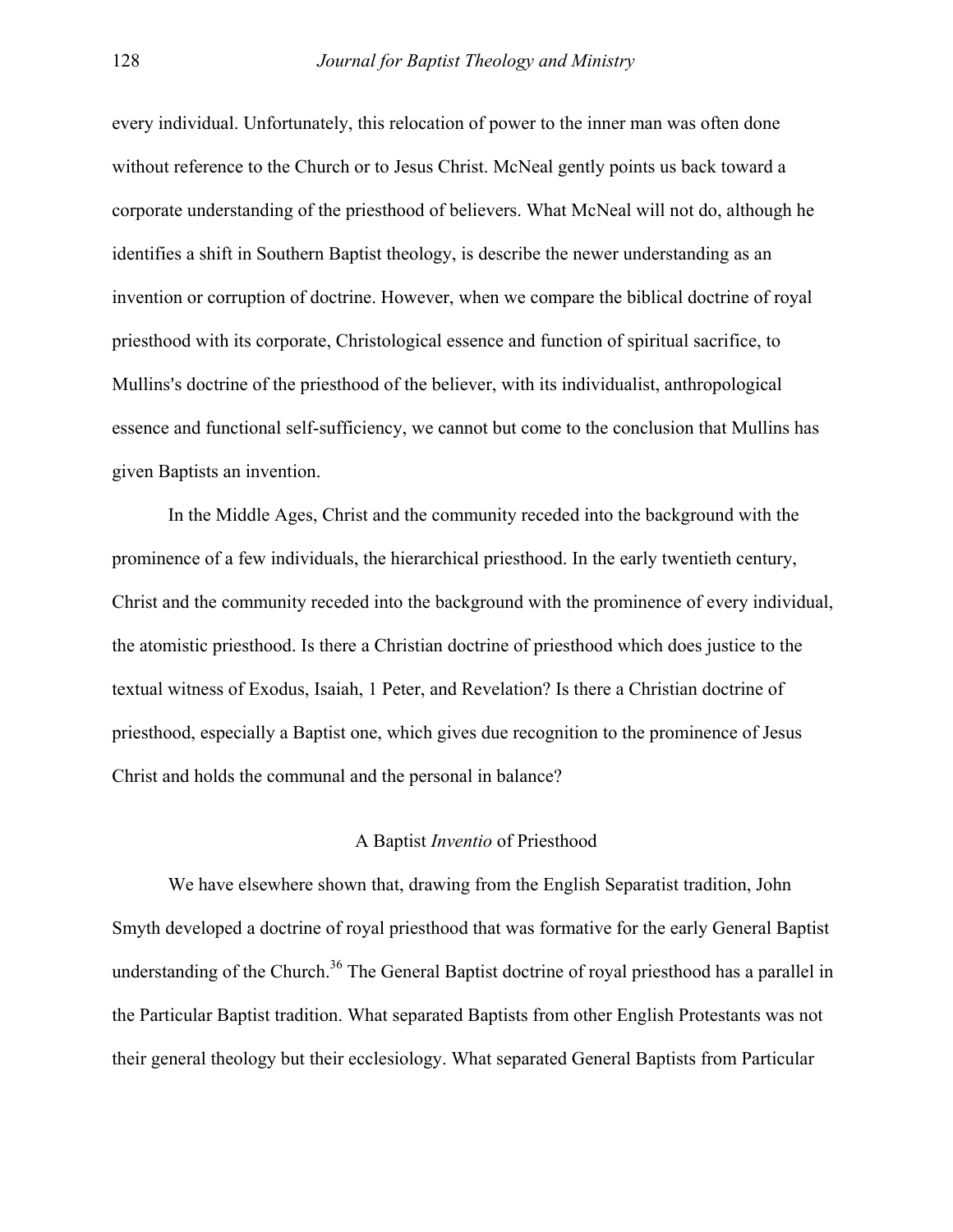Baptists was not their ecclesiology but their view of election. When it comes to ecclesiology, both of the foundational Baptist traditions developed a doctrine of priesthood which is supremely biblical and serenely Reformed. Because of its biblical fidelity, the seventeenth-century Baptist understanding of priesthood must be seen as *inventio*, and therefore, worthy of our consideration.

John Smyth, who stands at the headwaters of the General Baptist movement, was associated with Separatist leaders of the early seventeenth century such as Francis Johnson and John Robinson. Another creative churchman, who stands just before the headwaters of the Particular Baptist movement, Henry Jacob, was associated with the same leaders.<sup>37</sup> Jacob was the founding pastor of the church from which Particular Baptists in a few years issued forth. Samuel Eaton was the pastor of a Particular Baptist congregation which emerged from Jacob's church around 1633 and was affiliated with William Kiffin. John Spilsbury pastored another Particular Baptist congregation which emerged around 1638.<sup>38</sup> Kiffin and Spilsbury were two of the fifteen signatories for the first confession of faith constructed by an association of Baptists, the Particular Baptist statement known as the *First London Confession* of 1644.[39](#page-19-2)

Henry Jacob's theology, recorded in nearly a dozen books, provided the context from which emerged the ecclesiology of the Particular Baptists. Jacob was convinced that "Christ Iesus (as true Lord and King of his Visible Church) hath instituted in his New Testament a

<span id="page-19-0"></span><sup>&</sup>lt;sup>36</sup>Yarnell, "Changing Baptist Concepts of Royal Priesthood," 237-40.

<sup>37</sup>Stephen J. Brachlow, "Jacob, Henry," in *Biographical Dictionary of British Radicals in the Seventeenth Century*, ed. Richard L. Greaves and Robert Zaller (Brighton: Harvester Press, 1983), vol. 2, 137-38.

<span id="page-19-1"></span> $38$ Jacob departed his church in 1622, but only after building a strong foundation, having authored some ten works on various aspects of ecclesiology. The first references to Particular Baptists in the Jacob church records may be found in the 1620s and more definitely in 1633 and 1638. John Lathrop served as pastor from 1624 to 1632. Henry Jessey became the pastor in 1637 and was baptized by Hanserd Knollys as a Baptist in 1645. Murray Tolmie, *The Triumph of the Saints* (London: Cambridge University Press, 1977), 7-19; B.R. White, *The English Baptists of the Seventeenth Century* (London: Baptist Historical Society, 1983), 59; William H. Brackney, *The Baptists* (Westport, CN: Praeger, 1994), 6.

<span id="page-19-2"></span><sup>39</sup>*The Confession of Faith, of those Churches which are commonly (though falsly) called Anabaptists*, in *Baptist Confessions of Faith*, ed. William L. Lumpkin (Valley Forge, PA: Judson, 1969), 156.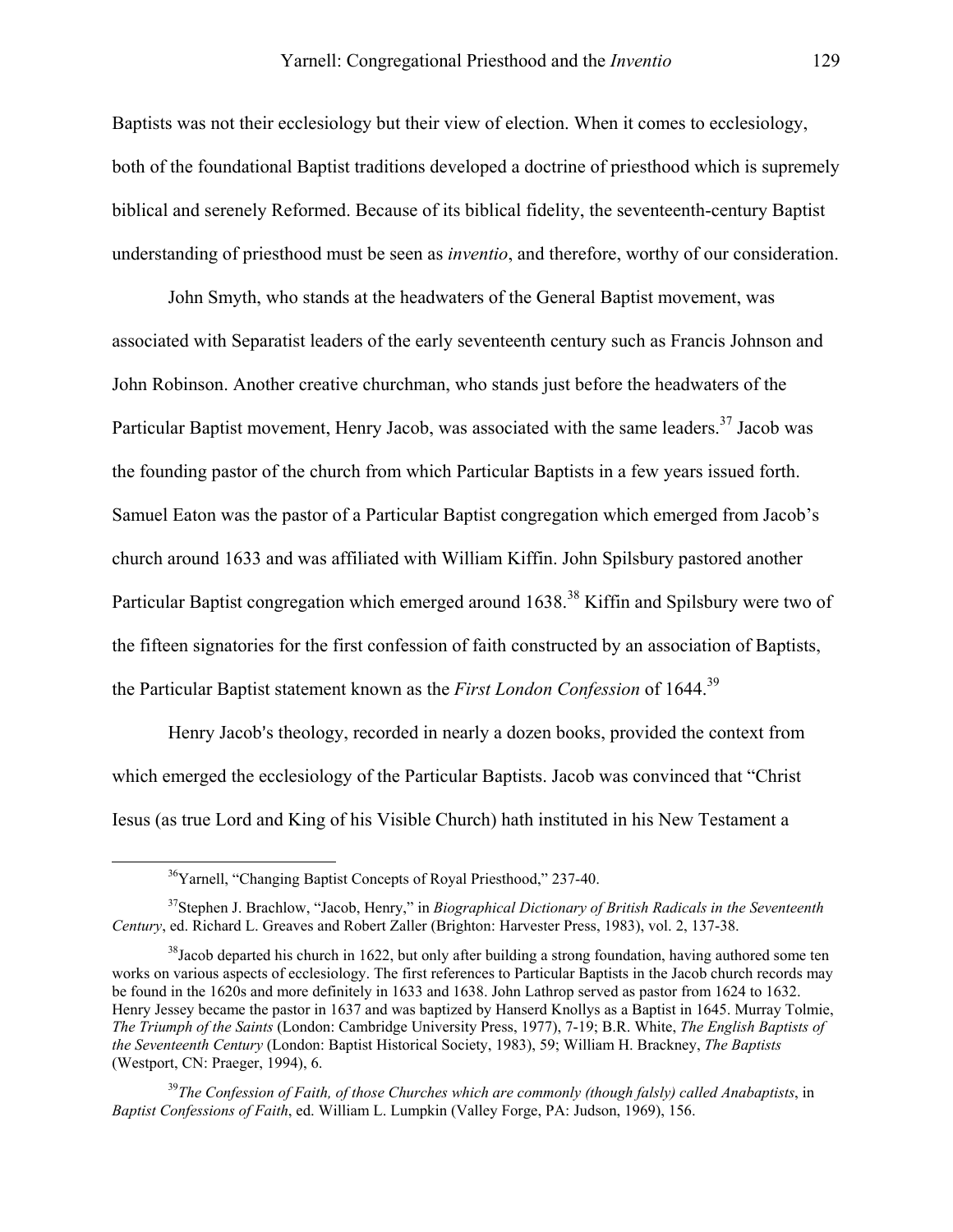certain perpetual form of the said Church & Government.<sup> $140$ </sup> Jacob's discussion of the "true" visible politicall church" did not begin with immediate power struggles, as do so many of today's ecclesiological discussions, but with Jesus Christ. In his *Institutes of the Christian Religion*, John Calvin broached the biblical doctrine of the threefold office of Christ, *triplex munus Christi*, which is through Christ partially conferred upon Christians.<sup>41</sup> Robert Browne, the theological forefather of the Separatists, adapted this Christology for his radical ecclesiology, and from thence it passed into common Separatist usage. The Separatists and the General Baptists were utterly convinced that the true church could only exist where Christ was allowed to reign as King.<sup>42</sup> In his confessional "Articles," Jacob began with Christ's threefold office. He found in the *triplex munus Christi*, ""the foundation to the whole building even of his visible and politicall Church now under the Gospell."[43](#page-20-3) Although he recognized the existence of the invisible Church, he believed it must have a visible expression which fulfills the ordinances of Christ in Scripture. This visible expression is located in "a spirituall bodie politike; and so it is a free congregation independent. That is, It hath from God the right and power of spirituall Administration, and Government in it selfe, and over it selfe by the common and free consent of the people independently, and immediately under Christ, alwayes in the best order they can."<sup>44</sup>

<span id="page-20-0"></span>Although Jacob believed power was conveyed by Christ directly to the congregation, he

 <sup>40</sup>Henry Jacob, *The Divine Beginning and Institution of Christs True or Visible Ministeriall Church* (Leiden, 1610), sig. \*4<sup>r</sup>.

<span id="page-20-1"></span><sup>41</sup>John Calvin, *Institutes of the Christian Religion*, ed. John T. McNeill, trans. Ford Lewis Battles (Philadelphia: Westminster, 1960), ii.xiv,

<span id="page-20-2"></span><sup>42</sup>B.R. White, *The English Separatist Tradition: From the Marian Martyrs to the Pilgrim Fathers* (New York: Oxford University Press, 1971), 53-54.

<span id="page-20-3"></span><sup>43</sup>Jacob, *A Confession and Protestation of the Faith of Certaine Christians in England, holding it necessary to observe & keepe all Christes true substantiall Ordinances for his Church visible and Politicall* (Middleburg, 1616), sig.  $A4^r$ ,  $A6^r$ .

<span id="page-20-4"></span> $^{44}$ Ibid., sig. B2<sup>r-v</sup>.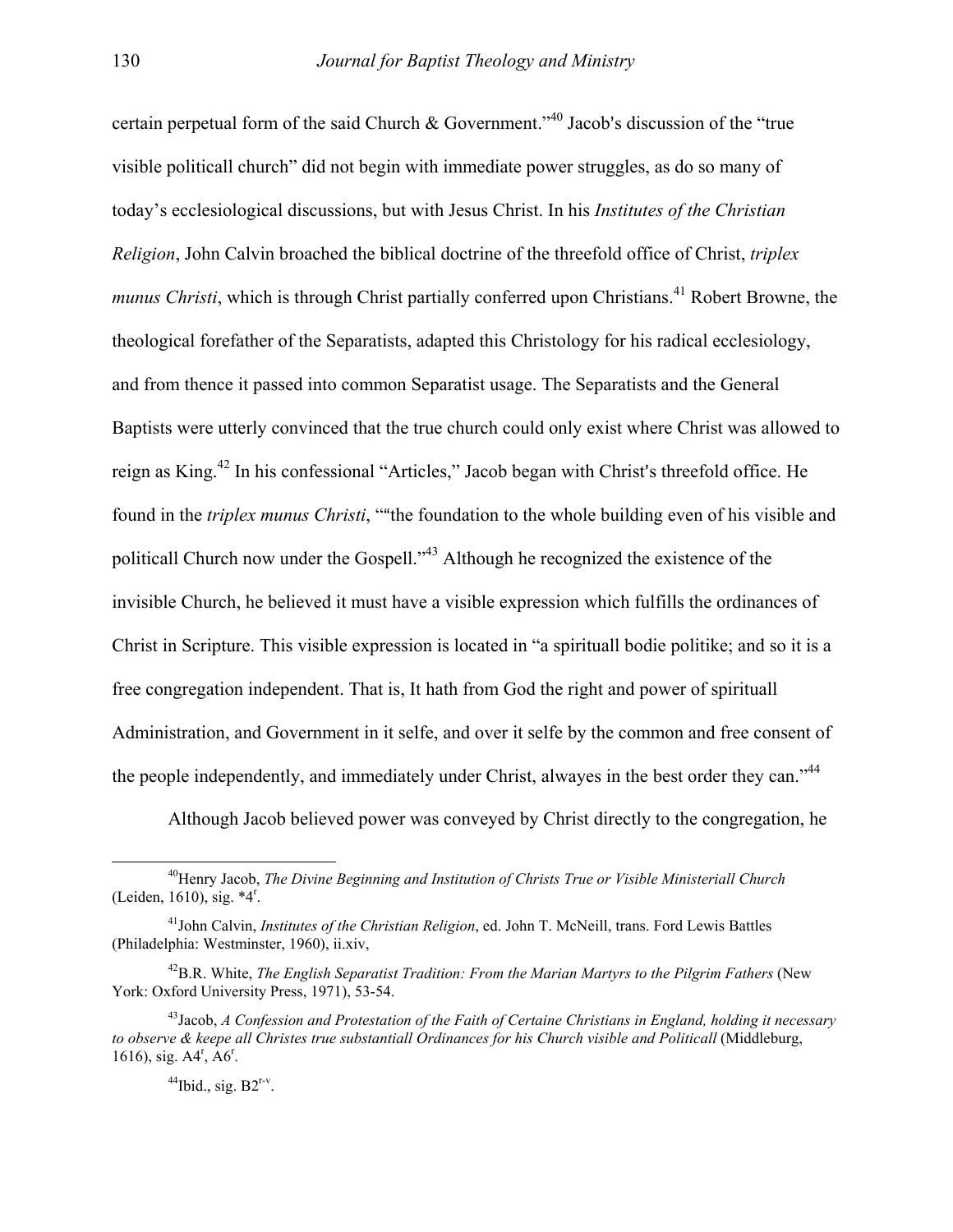was not an advocate of unlimited democracy. Rather, as with most English political theologians, he considered a mixed Aristotelean polity of monarchy, aristocracy, and democracy the best form of government. The Oxford theologian, Peter Martyr Vermigli, had taught that the Church was governed by Christ as king, the clergy as an aristocracy, and the people as a democracy. The Separatists agreed.[45](#page-21-0) This meant, for Jacob, that although a congregation had *possession* of ecclesiastical power, duly-elected clergy normally had *use* of that power.<sup>46</sup> Jacob argued against the location of ecclesiastical power anywhere other than in the congregation, or, more properly, the minister in concert with the congregation. This meant that the congregation's power could never be assumed by an association or extra-congregational cleric. He agreed with a "consociation" of congregations for various purposes, "but not a subordination, or surely not a subjection of the congregations under any authoritie absolute, save onely Christs, and the holy Scriptures."<sup>47</sup> Jacob's political solution for the Church entailed a direct gift of power from Christ as king to the congregation as a royal priesthood. This power was retained by the congregation and granted to its pastor to be used for the welfare of the congregation. Supra-congregational structures were allowed but power was never to be lodged in those structures, for Christ alone is king, and he shares his power only with the visible congregation.<sup>[48](#page-21-3)</sup>

<span id="page-21-0"></span> <sup>45</sup>Peter Martyr Vermigli, *Loci Communes* (London, 1583), iv.v.ix, cited in Stephen Brachlow, *The Communion of Saints: Radical Puritan and Separatist Ecclesiology* (New York: Oxford University Press, 1988), 160, 175. Cf. Jacob, *Divine Beginning*, sig. A2<sup>v</sup>-A3<sup>r</sup>.

<span id="page-21-1"></span><sup>46</sup>Brachlow, *Communion of Saints*, 185-93.

<span id="page-21-3"></span><span id="page-21-2"></span><sup>&</sup>lt;sup>47</sup>Jacob, *Confession and Protestation*, sig. B2<sup>v</sup>. Cf. Brachlow, *Communion of Saints*, 220-25.

<sup>&</sup>lt;sup>48</sup>The English Baptistic congregation at Amsterdam wrote, "That Jesus Christ . . . is become the mediator of the New Testament (to wit) the King, Priest, and Prophet of the Church, and that the faithful through Him are thus made spiritual Kings, Priests, and Prophets." *Propositions and Conclusions*, art. 30, in Lumpkin, *Baptist Confessions*, 128-29.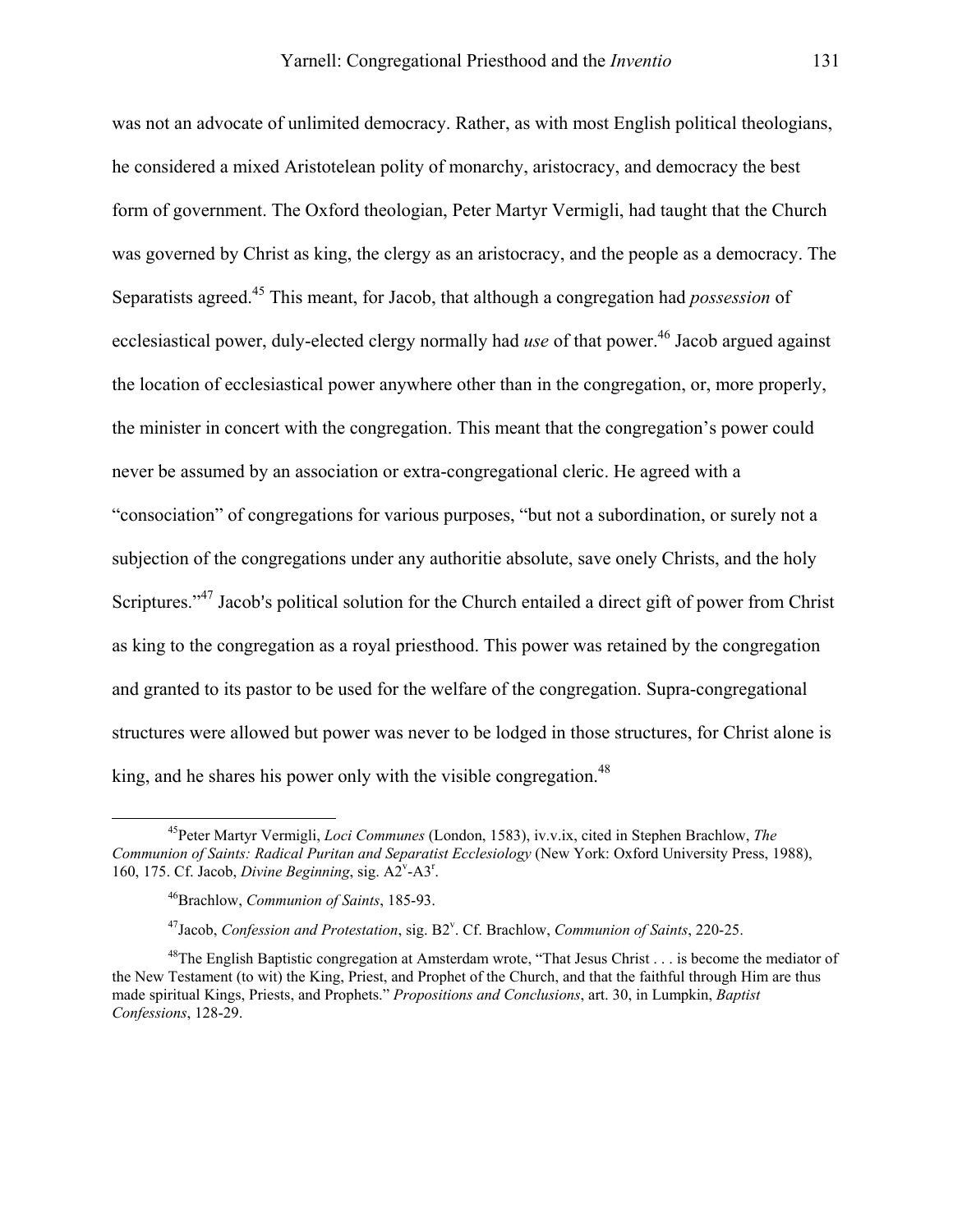When we analyze the *First London Confession*, we find that the Particular Baptist apple has not fallen far from the Separatist tree of Browne, Smyth, Helwys, Robinson, and Jacob. This formative Baptist confession used the English Separatist document known as *A True Confession* of 1596 as a model for its construction[.49](#page-22-0) *A True Confession* was written to publish the political views advocated by Separatists and it employed Christ's *triplex munus* to organize the discussion. Christ "only is made the Mediator of the new Testament" and His mediating office of "Prophet, Priest, and King of the Church of God, is so proper to him, as neither in the whol, nor in anie part therof, it can be transferred from him to anie other." As prophet, Christ reveals the Word of God; as priest, "hee hath appeered once to put away sinne, by offring  $\&$  sacrificing of himsell" and makes eternal intercession; as king, all power is given to Him and He communicates the benefits of salvation to the elect. Christ, in turn, enables the Church to share in His offices: While His Kingdom is fully revealed at His second coming, He "hath here in earth a spirituall Kingdome and a canonicall regiment in his Church ouer his servants." Christ "maketh his people a spirituall howse, and holy Priesthood, to offer up spirituall sacrifices, acceptable to God through him." From this Christological foundation, *A True Confession* developed a full congregational

<span id="page-22-0"></span> <sup>49</sup>Lumpkin, *Baptist Confessions*, 79. Jay Travis Collier examined nine possible influences on the First London Confession. Formally, the greatest influence was provided by *A True Confession*. Theologically, the greatest influence was that of Henry Jacob. Collier, "The Sources Behind the First London Confession," *American Baptist Quarterly*, 21 (June 2002), 2:197-214.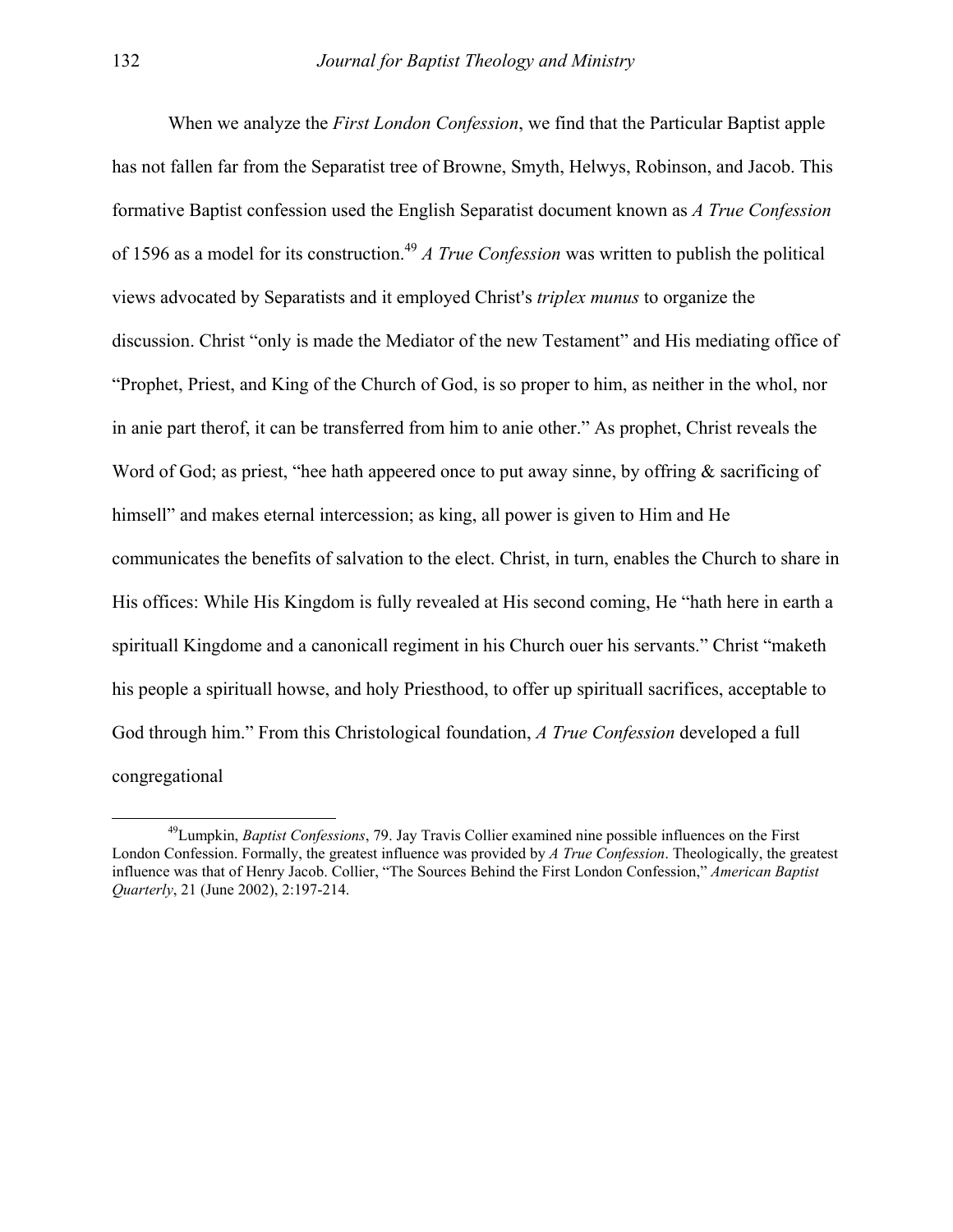ecclesiology.<sup>50</sup> This Christological foundation for an ecclesiastical structure was adopted by the Particular Baptists.<sup>[51](#page-23-1)</sup>

For the Particular Baptists, the Church is Christ's "spirituall Kingdom" on earth. The essence of the Church is defined in the following terms: the "Church, as it is visible to us, is a company of visible saints, called and separated from the world, by the Word and the Spirit of God, to visible profession of the faith of the Gospel, being baptized into the faith, and joined to the Lord, and each other by mutual agreement, in the practical enjoyment of the ordinances, commanded by Christ their head and King." Every true Christian acknowledges Christ's work as a threefold mediator and is called into the Church, "being fitly compact and knit together."<sup>[52](#page-23-2)</sup> Baptists were interested in knowing where authority resides. The word "power" unashamedly interposed itself in three of the four major sections of this confession, the Christological, soteriological, and ecclesiastical sections: "all power" is given to Christ; "He does spiritually govern His Church, exercising His power;" "ruling in the world . . . by His mighty power;" "to preserve them by His power."[53](#page-23-3) Perhaps the most important references to power occur in the ecclesiastical articles on ministers and excommunication: "every Church has power given them

<span id="page-23-0"></span> <sup>50</sup>*A True Confession*, arts. 10-17, in Lumpkin, *Baptist Confessions*, 82-97. A later continental Anabaptist confession had a structure organized around *triplex munus Christi*, but it argued for significant alterations in the priesthood and kingship of Christ which were not amenable to Separatists, General Baptists, and Particular Baptists. Moreover, the transition between Christ's offices and the Church's office was not explicit. *The Waterland Confession*, arts. IX-XIV, XVII-XVIII, in Lumpkin, *Baptist Confessions of Faith*, 44-66. This was the basis of Smyth's post-Baptist Mennonite confession. *A Short Confession*, arts. 9-14, 17-18, in Lumpkin, *Baptist Confessions*, 102-13. Smyth's earlier Baptist confession and Helwys's later Baptist confession paralleled the Separatist concerns. *Short Confession of Faith in XX Articles by John Smyth*, art. 7, and *A Declaration of Faith of English People Remaining at Amsterdam in Holland*, art. 9, in Lumpkin, *Baptist Confessions*, 100-01, 116-23.

<span id="page-23-3"></span><span id="page-23-1"></span><sup>51</sup>*First London Confession*, arts. XIII-XX, XXXIII, in Lumpkin, *Baptist Confessions*, 153-71. Many of the changes between *A True Confession* and *First London Confession* were cosmetic in nature. However, a major structural change was introduced by the inclusion of one additional article on limited atonement (art. XXI) and elevation additional articles (arts. XXII-XXXII) on the Spirit's role in salvation. The confession now reflected the fourfold structure of Calvin's *Institutes*: God and creation (arts. I-VII); Christ and the atonement (arts. VIII-XXI); the Holy Spirit and faith (arts. XXII-XXXII); and, the Church and the means of grace (arts. XXXIII-Conclusion).

<span id="page-23-2"></span><sup>52</sup>*First London Confession*, arts. XXXIII-XXXV.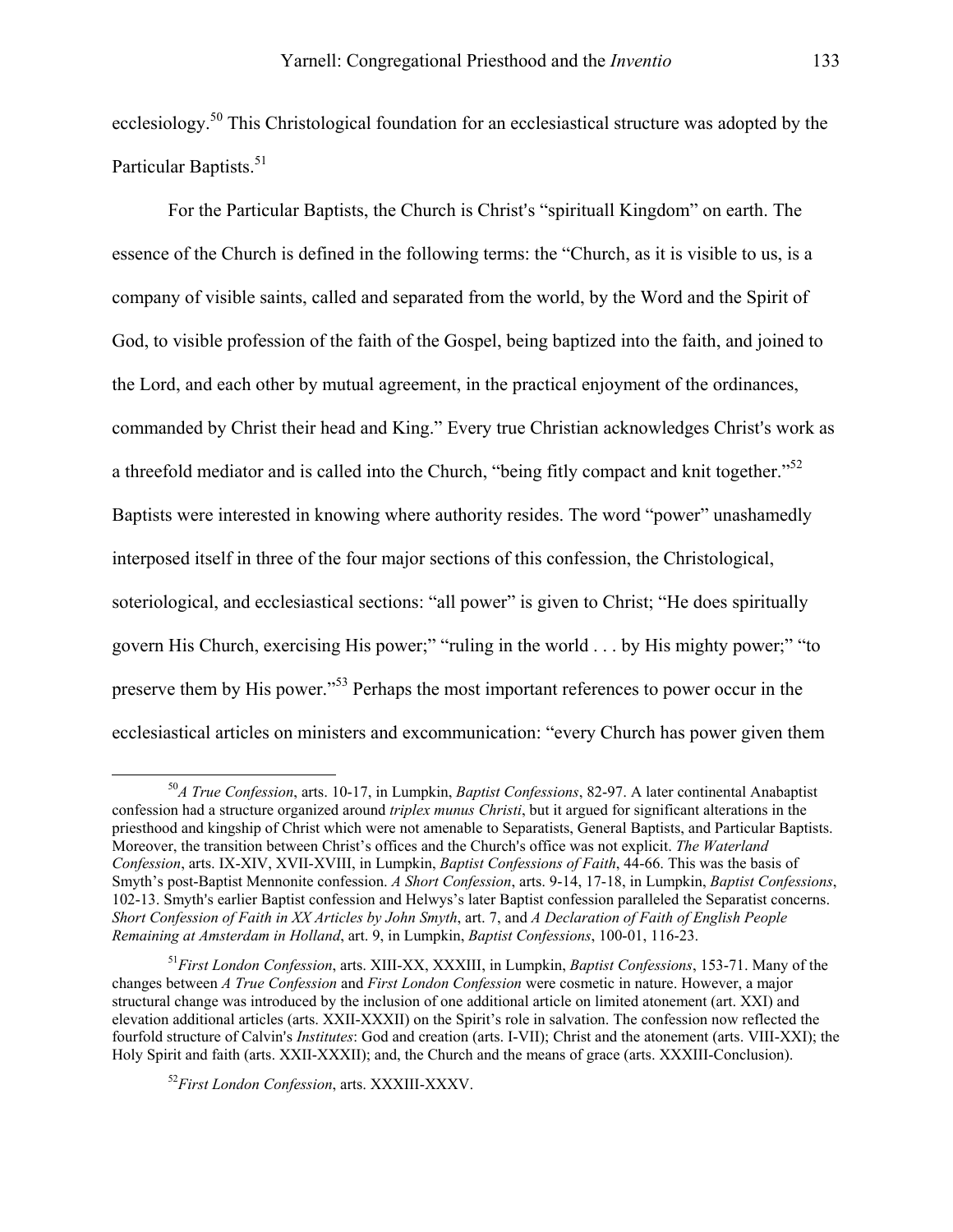from Christ for their better well-being;" "none other have power to impose;" and, "Christ has likewise given power to His whole church to receive in and cast out."<sup>54</sup> The Particular Baptists emphasized the authority of the local congregation against every other claimant. They embraced associations of churches, but an association exists for the convenience of its congregations. In a later confession, they said associations "are not entrusted with any Church-power properly so called." They recognized the divinely given authority of the magistrate, but separated the magistrate's jurisdiction over "civil laws" from congregational jurisdiction over "ecclesiastical laws."[55](#page-24-1) The earliest Baptists believed in the "Christonomy," literally, "rule by Christ," of the local church, the direct rule of Christ in the kingdom of His Church. Mullins's invention of the "autonomy," literally "self-rule" of the local church in 1912 pales in comparison.<sup>[56](#page-24-2)</sup>

Later seventeenth-century Baptists, both Particular and General, continued this Christonomous foundation for church polity. When the Particular Baptists adopted the *Westminster Confession* as the basis for the *Second London Confession*, they were careful to add the *triplex munus Christi* and significantly alter the articles on the Church.<sup>57</sup> The General Baptist confessions known as *The Faith and Practice of Thirty Congregations* (1651), *The True Gospel-Faith Declared According to the Scriptures* (1654), and *The Orthodox Creed* (1678), and the Particular Baptist confessions known as *The Midland Association Confession* (1655) and *The* 

 <sup>53</sup>*First London Confession*, arts. XIX, XXXII.

<span id="page-24-1"></span><span id="page-24-0"></span><sup>54</sup>*First London Confession*, arts. XXXVI, XLII.

<sup>55</sup>*First London Confession*, arts. XLVII, XLIX. *Second London Confession*, originally, *Confession of Faith Put forth by the Elders and Brethren Of many Congregations Of Christians (baptized upon Profession of their Faith) in London and the Country* (1677), ch. XXVI, art. 15, in Lumpkin, *Baptist Confessions of Faith*, 241-95.

<span id="page-24-2"></span><sup>56&</sup>quot;Christonomy" has been coined by this writer to describe the essence of early Baptist ecclesiology. Brackney, *The Baptists*, 42.

<span id="page-24-3"></span><sup>57</sup>The Baptists demonstrated some dependence on the *Savoy Declaration* in their version of the *Westminster Confession*. *Second London Confession*, chs. VIII, XXVI-XXX.